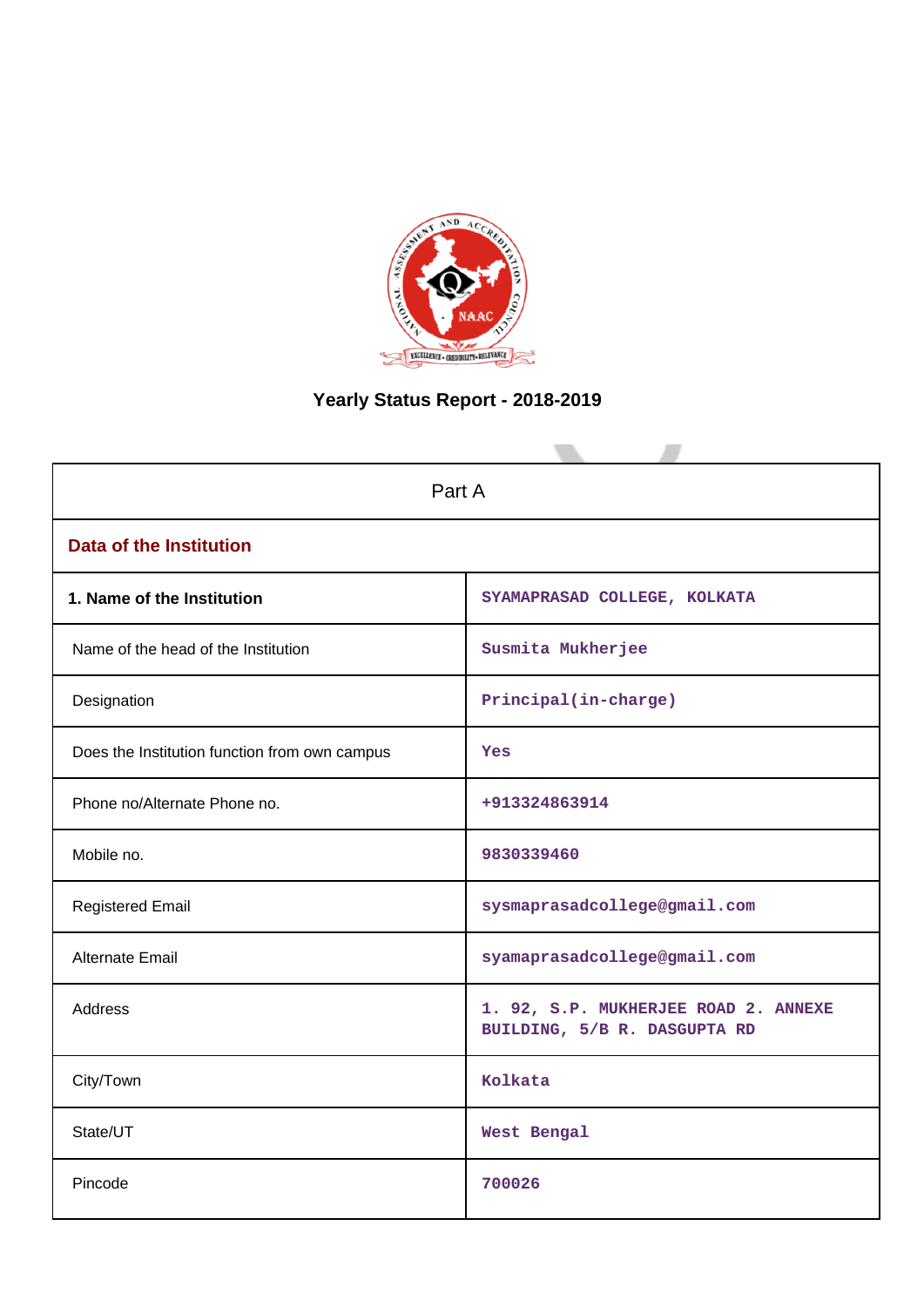| 2. Institutional Status                                                   |                          |             |                                                                                                   |                                |                   |  |
|---------------------------------------------------------------------------|--------------------------|-------------|---------------------------------------------------------------------------------------------------|--------------------------------|-------------------|--|
|                                                                           | Affiliated / Constituent |             |                                                                                                   | Affiliated                     |                   |  |
| Type of Institution                                                       |                          |             |                                                                                                   | Co-education                   |                   |  |
| Location                                                                  |                          |             | Urban                                                                                             |                                |                   |  |
| <b>Financial Status</b>                                                   |                          |             | state                                                                                             |                                |                   |  |
| Name of the IQAC co-ordinator/Director                                    |                          |             | Nivedita Bhattacharya                                                                             |                                |                   |  |
| Phone no/Alternate Phone no.                                              |                          |             | +913324551738                                                                                     |                                |                   |  |
| Mobile no.                                                                |                          |             | 9830230792                                                                                        |                                |                   |  |
| <b>Registered Email</b>                                                   |                          |             |                                                                                                   | syamaprasadcollege@gmail.com   |                   |  |
| Alternate Email                                                           |                          |             |                                                                                                   | bhattacharyanivedita@gmail.com |                   |  |
| 3. Website Address                                                        |                          |             |                                                                                                   |                                |                   |  |
| Web-link of the AQAR: (Previous Academic Year)                            |                          |             | https://www.syamaprasadcollege.in/wp<br>-content/uploads/2020/03/AQAR-2017-2018<br>-COMPLETED.pdf |                                |                   |  |
| 4. Whether Academic Calendar prepared during<br>the year                  |                          |             | Yes                                                                                               |                                |                   |  |
| if yes, whether it is uploaded in the institutional website:<br>Weblink:  |                          |             | https://www.syamaprasadcollege.in/acade<br>mic-calender/                                          |                                |                   |  |
| <b>5. Accrediation Details</b>                                            |                          |             |                                                                                                   |                                |                   |  |
| Cycle                                                                     | Grade                    | <b>CGPA</b> | Year of                                                                                           | Validity                       |                   |  |
|                                                                           |                          |             | Accrediation                                                                                      | Period From                    | Period To         |  |
| $\mathbf{1}$                                                              | $\mathbf B$              | 2.07        | 2013                                                                                              | $08 - Jul - 2013$              | $07 - Jul - 2018$ |  |
| 6. Date of Establishment of IQAC                                          |                          |             | $01 - Oct - 2012$                                                                                 |                                |                   |  |
| 7. Internal Quality Assurance System                                      |                          |             |                                                                                                   |                                |                   |  |
| Quality initiatives by IQAC during the year for promoting quality culture |                          |             |                                                                                                   |                                |                   |  |
| Item /Title of the quality initiative by<br><b>IQAC</b>                   |                          |             | Date & Duration<br>Number of participants/ beneficiaries                                          |                                |                   |  |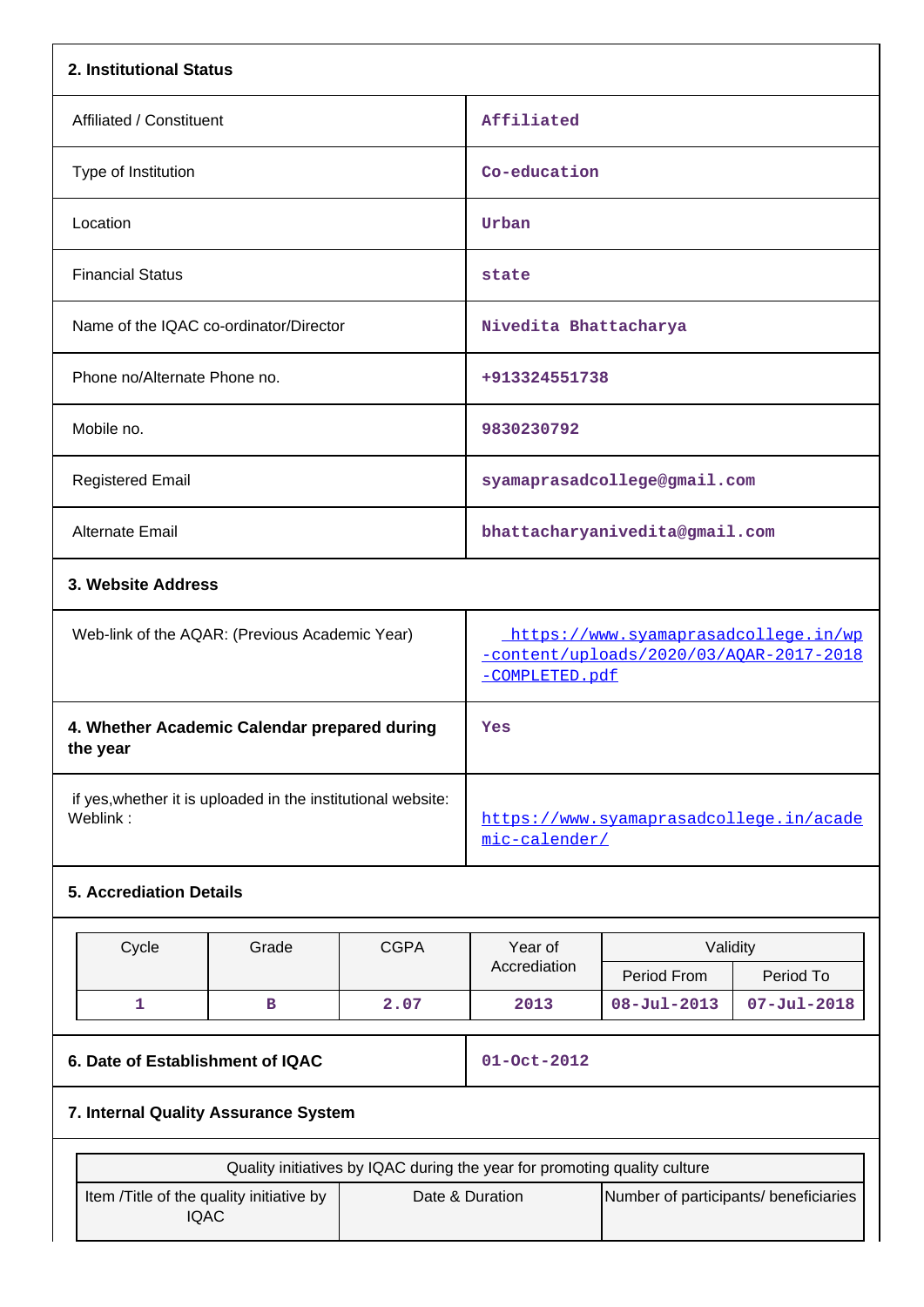| Implementation of CBCS<br>Humanities and Science<br>Stream         | $09 - Ju1 - 2018$<br>190       | 560 |  |  |  |
|--------------------------------------------------------------------|--------------------------------|-----|--|--|--|
| Encouragment of Extra<br>Curricular activities<br>amongst students | $10 - Ju1 - 2018$<br>300       | 400 |  |  |  |
| <b>AISHE Upload</b>                                                | $26 - Feb - 2018$<br>30        | 30  |  |  |  |
| Completion of<br>environmental audit                               | $15 - \text{Mar} - 2018$<br>15 | 15  |  |  |  |
| ICT use enhancment                                                 | 22-Sep-2018                    | 40  |  |  |  |
| View File                                                          |                                |     |  |  |  |

# **8. Provide the list of funds by Central/ State Government- UGC/CSIR/DST/DBT/ICMR/TEQIP/World Bank/CPE of UGC etc.**

| Institution/Departmen<br>t/Faculty                                                                                 | Scheme                                                                         |  | <b>Funding Agency</b>             | Year of award with<br>duration | Amount   |
|--------------------------------------------------------------------------------------------------------------------|--------------------------------------------------------------------------------|--|-----------------------------------|--------------------------------|----------|
| <b>SYAMAPRASAD</b><br><b>COLLEGE</b>                                                                               | <b>SALARY</b><br><b>ALLOWANCES AND</b><br><b>RETIREMENT</b><br><b>BENEFITS</b> |  | <b>STATE</b><br><b>GOVERNMENT</b> | 2018<br>365                    | 33011385 |
|                                                                                                                    |                                                                                |  | View File                         |                                |          |
| 9. Whether composition of IQAC as per latest<br><b>NAAC</b> guidelines:                                            |                                                                                |  | Yes                               |                                |          |
|                                                                                                                    | Upload latest notification of formation of IQAC                                |  | View File                         |                                |          |
| 10. Number of IQAC meetings held during the<br>year :                                                              |                                                                                |  | 4                                 |                                |          |
| The minutes of IQAC meeting and compliances to the<br>decisions have been uploaded on the institutional<br>website |                                                                                |  | Yes                               |                                |          |
| Upload the minutes of meeting and action taken report                                                              |                                                                                |  | View File                         |                                |          |
| 11. Whether IQAC received funding from any of<br>the funding agency to support its activities<br>during the year?  |                                                                                |  | No                                |                                |          |

### **12. Significant contributions made by IQAC during the current year(maximum five bullets)**

**Implementation of CBCS Humanities and Science Stream. 560 students enrolled in the system at and most of them successfully completed two semesters**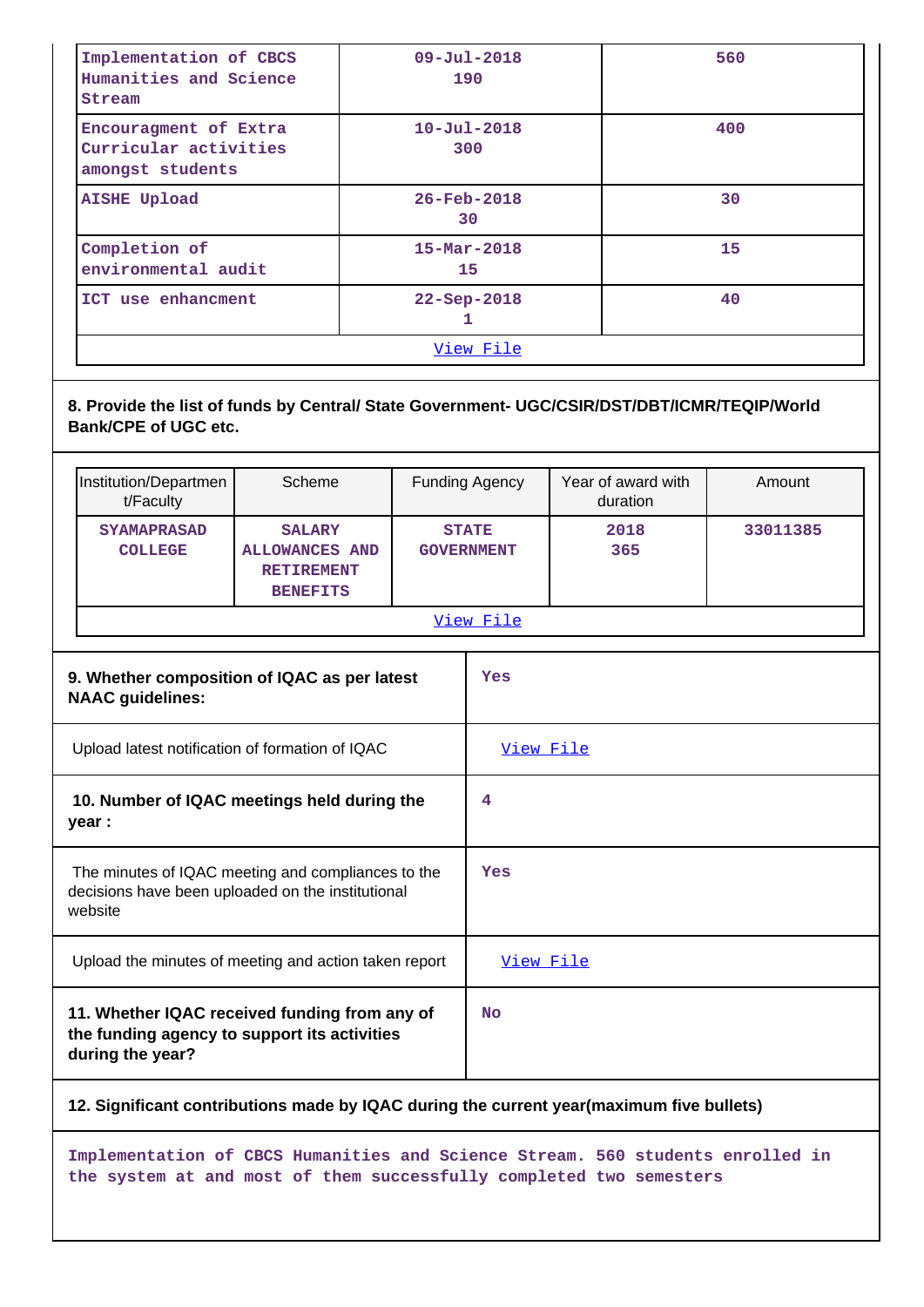**Organisation of Spoken English and Personality Developmment course. 7 students successfully completed the course**

**Environmental audit was successfully completed with the help of teachers of Environmental science, members of environment club and office staff. Poster competition on environnment was organised for the students.**

**The IQAC encouraged the use of ICT in teaching learning through the organisation of a seminar/workshop on the use of ICT in teaching learning and administration**

### [View File](https://assessmentonline.naac.gov.in/public/Postacc/Contribution/2479_Contribution.xlsx)

**13. Plan of action chalked out by the IQAC in the beginning of the academic year towards Quality Enhancement and outcome achieved by the end of the academic year**

| Plan of Action                                                        | Achivements/Outcomes                                                                                                                                                                                                                                                                                                                                    |  |  |  |
|-----------------------------------------------------------------------|---------------------------------------------------------------------------------------------------------------------------------------------------------------------------------------------------------------------------------------------------------------------------------------------------------------------------------------------------------|--|--|--|
| Encouragment of Extra Curricular<br>activities amongst students       | The college this year organised blood<br>donation camp with the help of students<br>on International Mother tongue day. All<br>national festivals were celbrated.<br>Students have won competitions in<br>various cultural events like debates,<br>essay writing. The college was runners<br>up in University level football and<br>cricket tournaments |  |  |  |
| Strengthening of the use of ICT in<br>teaching learning and Admission | IQAC organised a workshop on ICT use in<br>teaching learning and administration                                                                                                                                                                                                                                                                         |  |  |  |
| Strengthening of environmental<br>consciousness in the campus         | Environmental audit was successfully<br>completed with the help of teachers of<br>Environmental science, members of<br>environment club and office staff More<br>posters of environment consciousness<br>were put up to improve environemental<br>consciousness and poster competition<br>was organised                                                 |  |  |  |
| Strengthening of anti-ragging cell and<br>its activities              | Anti-ragging talk was organised and new<br>posters were put up all over the campus<br>to prevent ragging                                                                                                                                                                                                                                                |  |  |  |
| Student feedback                                                      | Students' feedback was collected                                                                                                                                                                                                                                                                                                                        |  |  |  |
|                                                                       | View File                                                                                                                                                                                                                                                                                                                                               |  |  |  |
| 14. Whether AQAR was placed before statutory<br>body?                 | <b>Yes</b>                                                                                                                                                                                                                                                                                                                                              |  |  |  |

| Name of Statutory Body | Meeting Date             |
|------------------------|--------------------------|
| <b>GOVERNING BODY</b>  | $11 - \text{Mar} - 2020$ |
|                        |                          |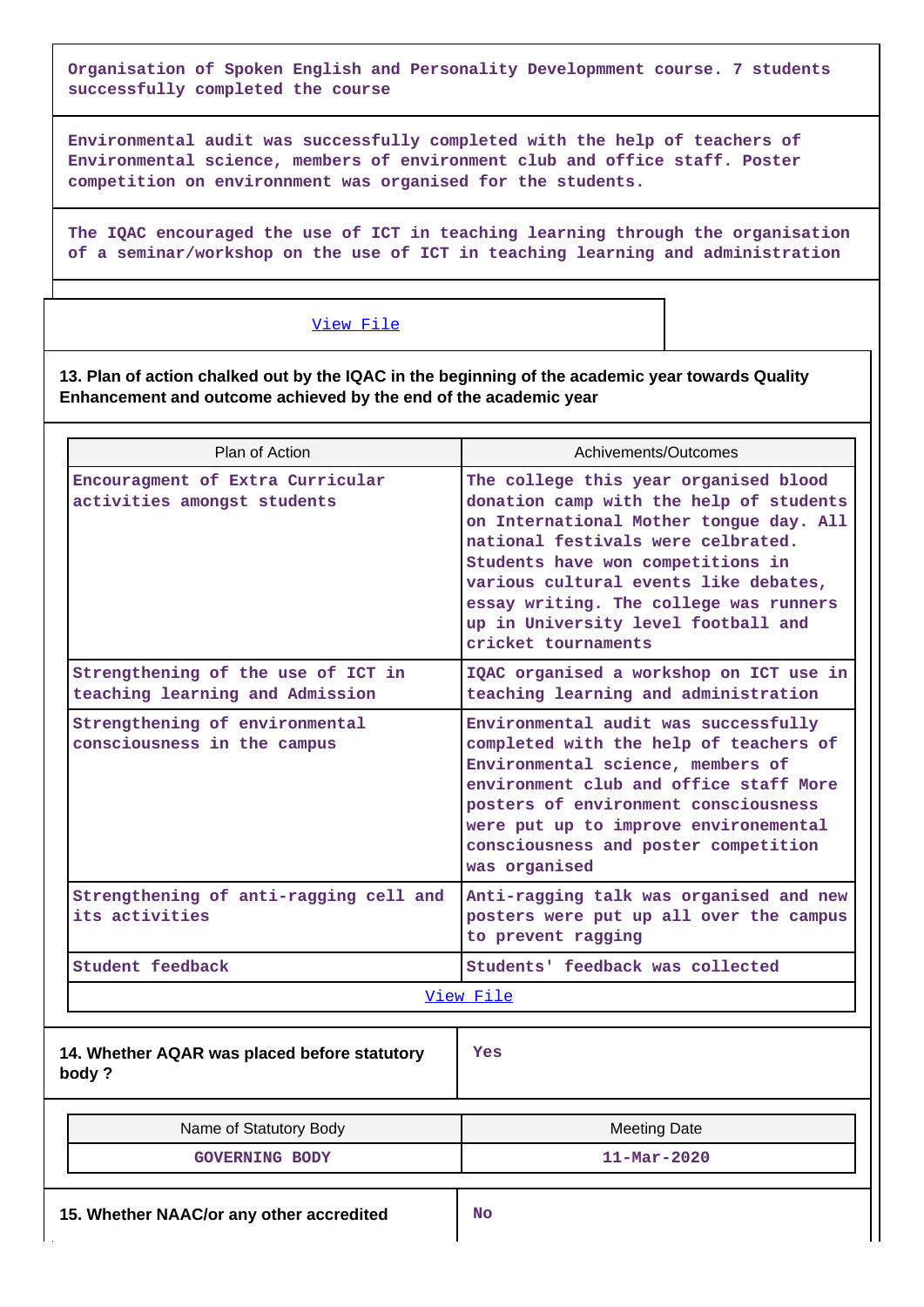| body(s) visited IQAC or interacted with it to<br>assess the functioning?                            |                                                                                                                                                                                                                                                                                                                                                                                                                    |
|-----------------------------------------------------------------------------------------------------|--------------------------------------------------------------------------------------------------------------------------------------------------------------------------------------------------------------------------------------------------------------------------------------------------------------------------------------------------------------------------------------------------------------------|
| 16. Whether institutional data submitted to<br>AISHE:                                               | Yes                                                                                                                                                                                                                                                                                                                                                                                                                |
| Year of Submission                                                                                  | 2019                                                                                                                                                                                                                                                                                                                                                                                                               |
| Date of Submission                                                                                  | $26 - Feb - 2019$                                                                                                                                                                                                                                                                                                                                                                                                  |
| 17. Does the Institution have Management<br><b>Information System?</b>                              | Yes                                                                                                                                                                                                                                                                                                                                                                                                                |
| If yes, give a brief descripiton and a list of modules<br>currently operational (maximum 500 words) | Students online admission and<br>registrations. This helps to maintain a<br>complete data base of students profile<br>regarding choice of subjects and social<br>and religious categories. Data is<br>maintained in a way that any<br>information regarding a student, marks,<br>division, year etc from the time he<br>joins to the time he leaves can be<br>obtained by departments as and when<br>they require. |

**Part B** 

# **CRITERION I – CURRICULAR ASPECTS**

### **1.1 – Curriculum Planning and Implementation**

 1.1.1 – Institution has the mechanism for well planned curriculum delivery and documentation. Explain in 500 words

 **The institution gives complete responsibility to the Academic Committee and IQAC to oversee the implementation of the semester system which the University had already introduced in the commerce department and in the Humanities and the Science Section. This is a mammoth task. The college has a routine committee for each section which successfully makes a routine to accomadate the required number of classes for the delivery of the curriculum. The Commerce department as well as the Humanities and Science Sections successfully implemented the CBCS by changing departmental routine, introducing internal exams in the format of the University curriculum and helping students to get used to the MCQ type pattern of examination. For Humanities and Science section the academic committee along with the Routine committe got together to change the entire routine to ensure that students get the required number of credit hours as stipulated by the University rules. Workload by individual departments and a new system of documentation was prepared by the IQAC and Academic committee together. It was ensured by the IQAC, Academic Committee, routine committee and Examination committee that transition to the new CBCS sytem be smooth. At the beginning of the session the students were explained the new system. They were explained the system of attendance and credits as well as the learning outcome of the courses. Each department keeps records of the performance of students, the number of students appearing in the final exams and number of students passing out is carefullydocumented. The college also has a system of storing all academic data in a data management system.**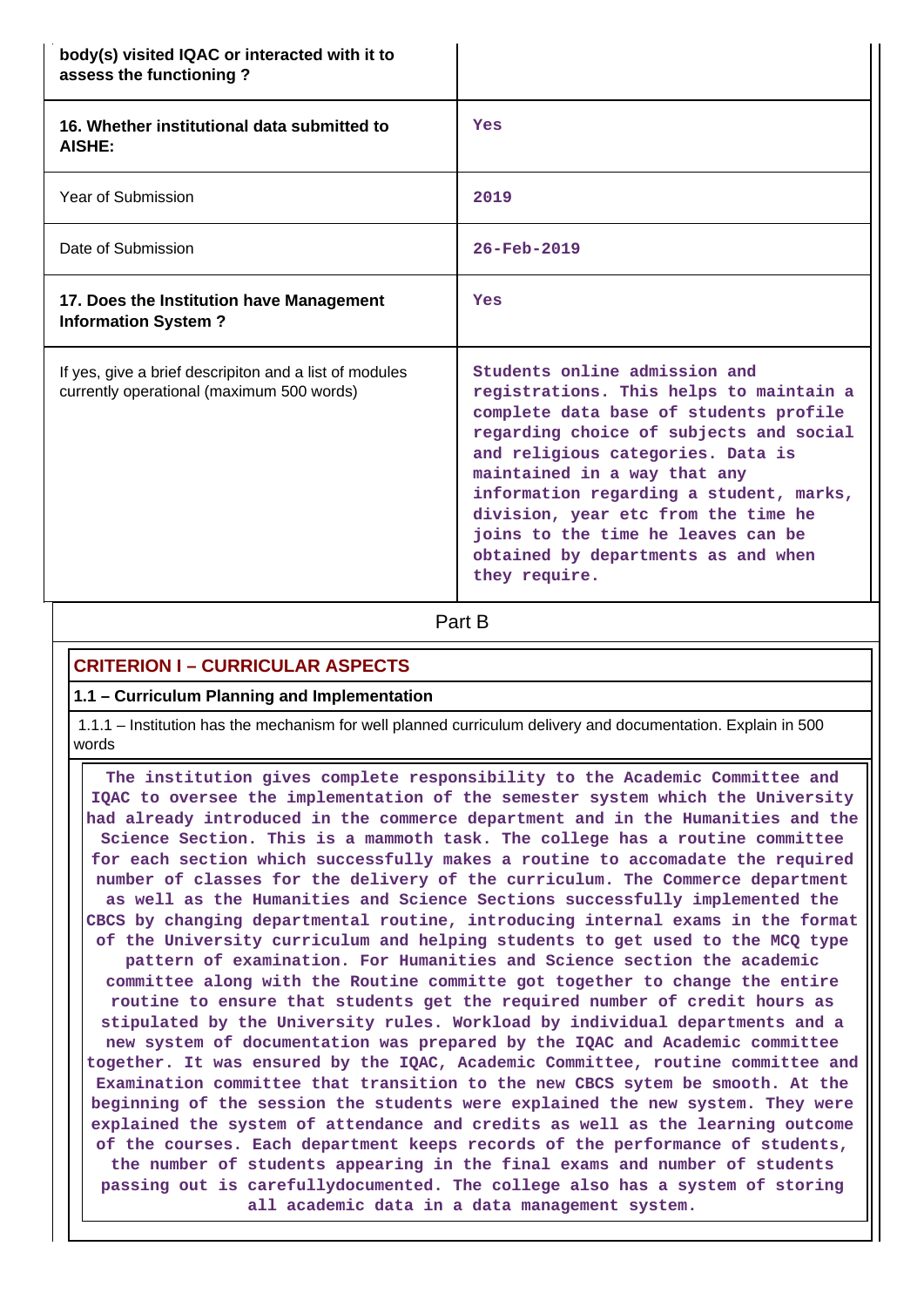| 1.1.2 – Certificate/ Diploma Courses introduced during the academic year                                                                                                 |            |                                                                                                                        |                            |                             |             |  |  |  |  |
|--------------------------------------------------------------------------------------------------------------------------------------------------------------------------|------------|------------------------------------------------------------------------------------------------------------------------|----------------------------|-----------------------------|-------------|--|--|--|--|
| Certificate<br>Diploma Courses                                                                                                                                           |            | Dates of<br>Duration<br><b>Skill</b><br>Focus on employ<br>Introduction<br>ability/entreprene<br>Development<br>urship |                            |                             |             |  |  |  |  |
| <b>NIL</b>                                                                                                                                                               | <b>NIL</b> | 01/07/2018                                                                                                             | 0                          | <b>NIL</b>                  | <b>NIL</b>  |  |  |  |  |
| 1.2 - Academic Flexibility                                                                                                                                               |            |                                                                                                                        |                            |                             |             |  |  |  |  |
| 1.2.1 - New programmes/courses introduced during the academic year                                                                                                       |            |                                                                                                                        |                            |                             |             |  |  |  |  |
| Programme/Course                                                                                                                                                         |            | Programme Specialization                                                                                               | Dates of Introduction      |                             |             |  |  |  |  |
| <b>BA</b>                                                                                                                                                                |            |                                                                                                                        | <b>NIL</b>                 |                             | 02/07/2018  |  |  |  |  |
|                                                                                                                                                                          |            |                                                                                                                        | No file uploaded.          |                             |             |  |  |  |  |
| 1.2.2 - Programmes in which Choice Based Credit System (CBCS)/Elective course system implemented at the<br>affiliated Colleges (if applicable) during the academic year. |            |                                                                                                                        |                            |                             |             |  |  |  |  |
| Date of implementation of<br>Name of programmes adopting<br>Programme Specialization<br><b>CBCS</b><br><b>CBCS/Elective Course System</b>                                |            |                                                                                                                        |                            |                             |             |  |  |  |  |
| <b>BA</b>                                                                                                                                                                |            |                                                                                                                        | English Hons               |                             | 09/07/2018  |  |  |  |  |
| <b>BA</b>                                                                                                                                                                |            |                                                                                                                        | Bengali Hons               |                             | 09/07/2018  |  |  |  |  |
| <b>BA</b>                                                                                                                                                                |            |                                                                                                                        | <b>French Honours</b>      |                             | 09/07/2018  |  |  |  |  |
| <b>BA</b>                                                                                                                                                                |            |                                                                                                                        | <b>History Honours</b>     | 10/07/2018                  |             |  |  |  |  |
| <b>BA</b>                                                                                                                                                                |            |                                                                                                                        | Philosophy Honours         | 09/07/2018                  |             |  |  |  |  |
| <b>BA</b>                                                                                                                                                                |            | Political Science<br>Honours                                                                                           |                            | 09/07/2018                  |             |  |  |  |  |
| <b>BA</b>                                                                                                                                                                |            |                                                                                                                        | <b>Education Honours</b>   |                             | 09/07/2018  |  |  |  |  |
| <b>BSC</b>                                                                                                                                                               |            | Geography Honours                                                                                                      |                            | 09/07/2018                  |             |  |  |  |  |
| <b>BSC</b>                                                                                                                                                               |            | <b>Economics Honours</b>                                                                                               |                            |                             | 09/07/2018  |  |  |  |  |
| <b>BSC</b>                                                                                                                                                               |            | Mathematics Honours                                                                                                    |                            |                             | 09/07/2018  |  |  |  |  |
| <b>BSC</b>                                                                                                                                                               |            |                                                                                                                        | Computer Science Major     | 09/07/2018                  |             |  |  |  |  |
| <b>BSC</b>                                                                                                                                                               |            |                                                                                                                        | <b>Electronics Honours</b> |                             | 09/07/2018  |  |  |  |  |
| <b>BA</b>                                                                                                                                                                |            |                                                                                                                        | <b>B.A.</b> General        |                             | 09/07/2018  |  |  |  |  |
| <b>BSC</b>                                                                                                                                                               |            |                                                                                                                        | <b>B.Sc General</b>        |                             | 09/07/2018  |  |  |  |  |
| <b>BCom</b>                                                                                                                                                              |            | Accounting and Finance<br>and Marketing Honours and<br>Genral                                                          |                            | 09/07/2018                  |             |  |  |  |  |
| 1.2.3 - Students enrolled in Certificate/ Diploma Courses introduced during the year                                                                                     |            |                                                                                                                        |                            |                             |             |  |  |  |  |
|                                                                                                                                                                          |            | Certificate                                                                                                            |                            | Diploma Course              |             |  |  |  |  |
| <b>Number of Students</b>                                                                                                                                                |            |                                                                                                                        | Nil                        |                             | Nil         |  |  |  |  |
| 1.3 - Curriculum Enrichment                                                                                                                                              |            |                                                                                                                        |                            |                             |             |  |  |  |  |
| 1.3.1 – Value-added courses imparting transferable and life skills offered during the year                                                                               |            |                                                                                                                        |                            |                             |             |  |  |  |  |
| <b>Value Added Courses</b>                                                                                                                                               |            | Date of Introduction                                                                                                   |                            | Number of Students Enrolled |             |  |  |  |  |
| <b>NIL</b>                                                                                                                                                               |            |                                                                                                                        | 02/07/2018                 |                             | <b>Nill</b> |  |  |  |  |
|                                                                                                                                                                          |            |                                                                                                                        | No file uploaded.          |                             |             |  |  |  |  |
| 1.3.2 - Field Projects / Internships under taken during the year                                                                                                         |            |                                                                                                                        |                            |                             |             |  |  |  |  |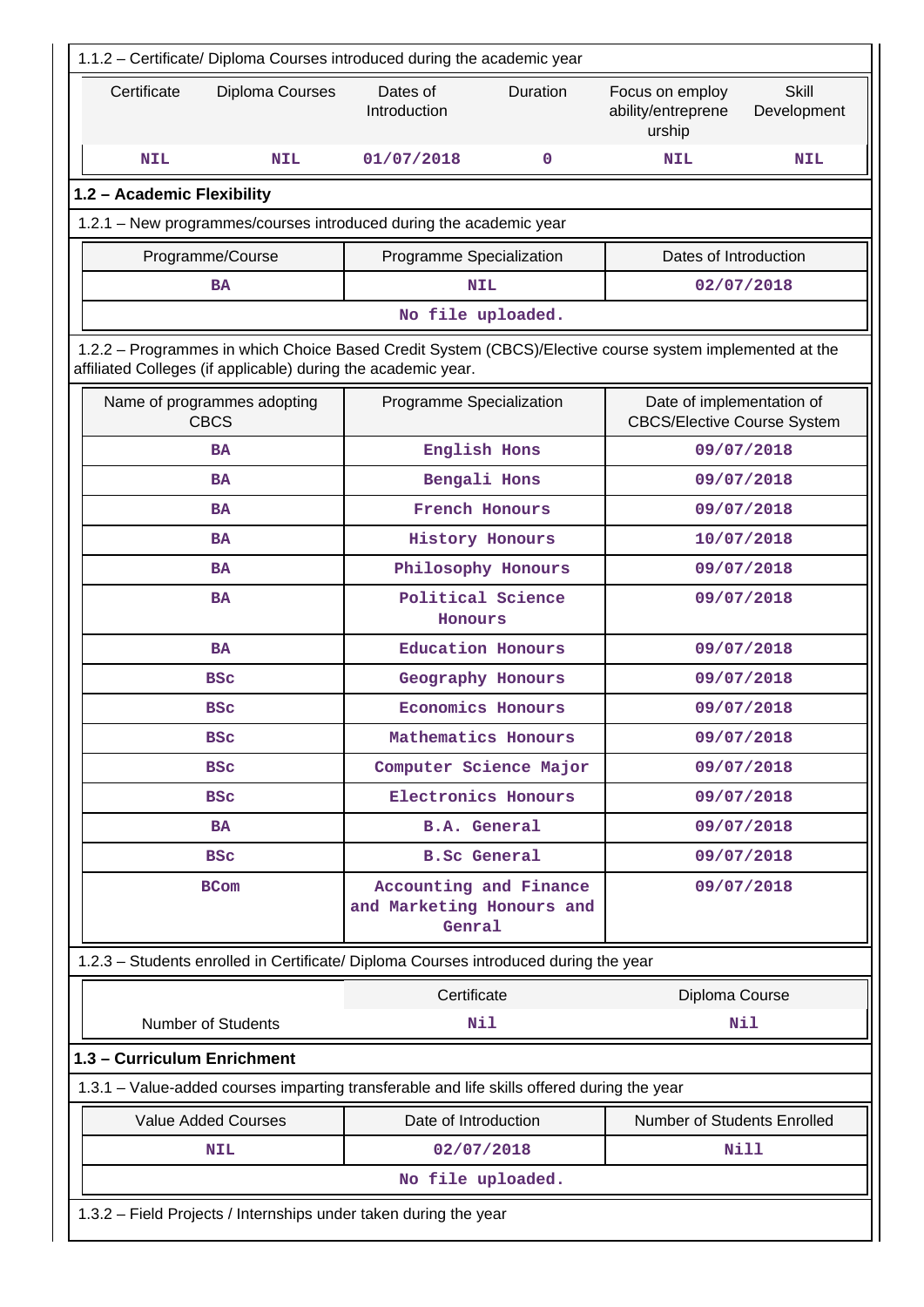|                 | Project/Programme Title                                                 | Programme Specialization |                   | No. of students enrolled for Field<br>Projects / Internships |  |  |  |
|-----------------|-------------------------------------------------------------------------|--------------------------|-------------------|--------------------------------------------------------------|--|--|--|
|                 | <b>BSC</b>                                                              |                          | Geography Honours | 65                                                           |  |  |  |
|                 |                                                                         |                          | View File         |                                                              |  |  |  |
|                 | 1.4 - Feedback System                                                   |                          |                   |                                                              |  |  |  |
|                 | 1.4.1 – Whether structured feedback received from all the stakeholders. |                          |                   |                                                              |  |  |  |
| <b>Students</b> |                                                                         |                          |                   | Yes                                                          |  |  |  |
| Teachers        |                                                                         |                          | Yes               |                                                              |  |  |  |
| Employers       |                                                                         |                          | Nill              |                                                              |  |  |  |
| Alumni          |                                                                         |                          | Nill              |                                                              |  |  |  |
| Parents         |                                                                         |                          | Nill              |                                                              |  |  |  |

 1.4.2 – How the feedback obtained is being analyzed and utilized for overall development of the institution? (maximum 500 words)

### Feedback Obtained

**A well organised, well designed and well analysed feedback system is one of the pillars of an institution. Keeping this in mind the IQAC organised a Students and for the first time aTeachers feedback system. The students feedback form has a bengali, English and a Hindi version. The questions are marked on a likert type scale and they cover a whole range of aspects from the ir opinion on the delivery of curriculum , to their opinion on the supportivelness of teachers as well as the availibility of teachers outside class hours, ability of teachers to generate interest and . After the students fill it up anonymously the questions are anlysed through excel sheet. The results are then submitted to individual departments so that they are able to act upon it and if required improve upon the shortcomings. The teacher feedback for was given online where teachers were asked to fill up the forms. They were asked for their opinions on two broad aspects: Infrastructure and Work Environment. They were asked to give their opinions on drinking water, canteen facility, library, support of administration etc. The response was anlysed and submitted to the authority for necessary actions and improvements**

### **CRITERION II – TEACHING- LEARNING AND EVALUATION**

### **2.1 – Student Enrolment and Profile**

### 2.1.1 – Demand Ratio during the year

| Name of the<br>Programme | Programme<br>Specialization                       | Number of seats<br>available | Number of<br>Application received | <b>Students Enrolled</b> |
|--------------------------|---------------------------------------------------|------------------------------|-----------------------------------|--------------------------|
| <b>BCom</b>              | B.Com (Hons)<br>Accounting<br><b>&amp;Finance</b> | 550                          | 1500                              | 466                      |
| <b>BCom</b>              | B.Com (Hons)<br>Marketimg                         | 50                           | 500                               | 42                       |
| <b>BCom</b>              | B.Com (Gen)                                       | 300                          | 1800                              | 297                      |
| <b>BA</b>                | B.A. (Hons)<br>Bengali                            | 30                           | 30                                | 30                       |
| <b>BA</b>                | B.A.<br>(Hons) English                            | 100                          | 200                               | 100                      |
| <b>BA</b>                | B.A. (Hons)<br>Education                          | 30                           | 40                                | 16                       |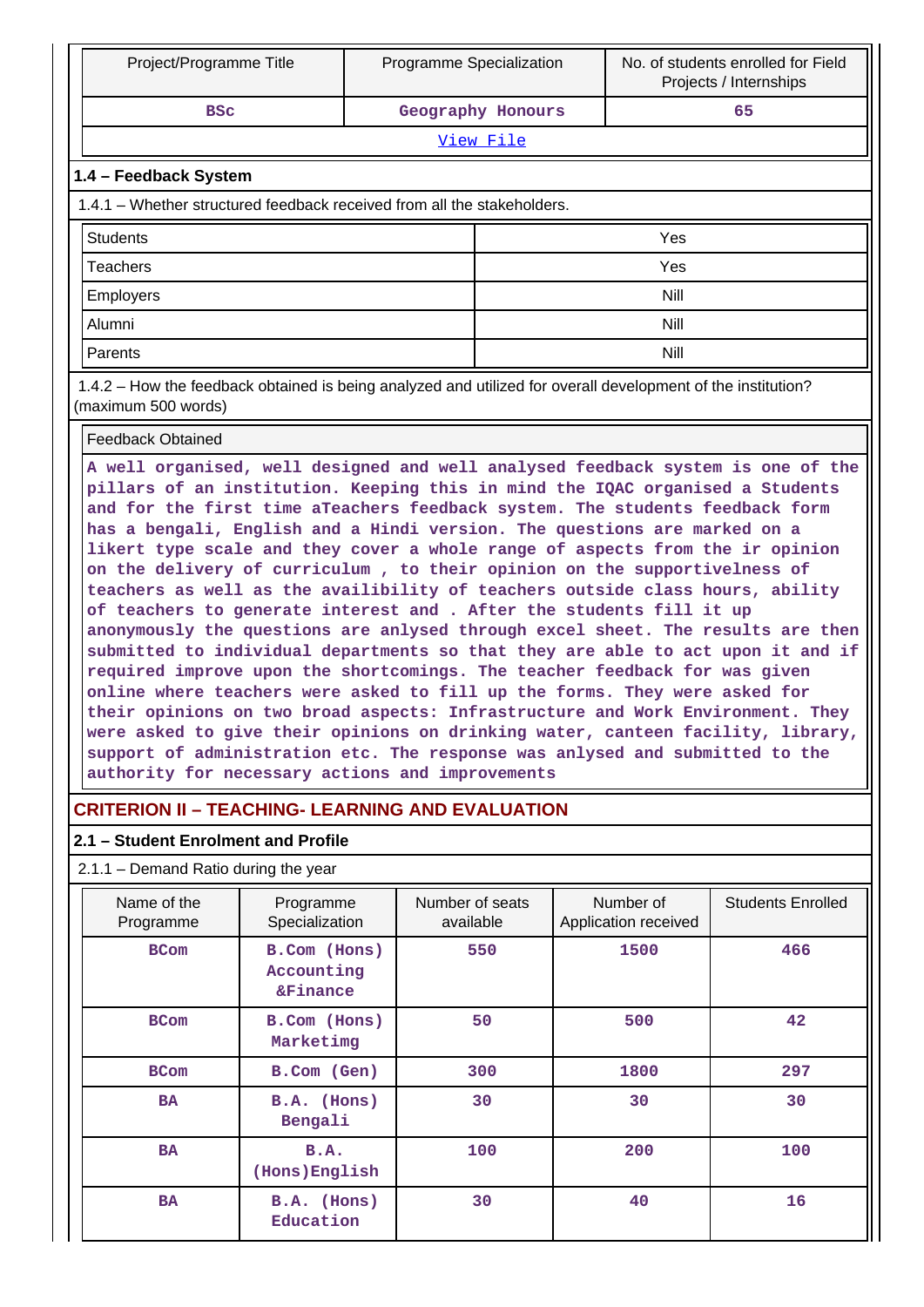| <b>BA</b>                                                                                                                                                                                                                                                                                                                                                                                                                                                                                                                                                                                                                                                                                                                                                                                                                                                                                                                                                                                                                                                                                                                                                  | B.A.<br>(Hons) French                                        |  |                                                              | 15                                                                                               |  | 7                                                                                                | $\overline{\mathbf{2}}$                                     |
|------------------------------------------------------------------------------------------------------------------------------------------------------------------------------------------------------------------------------------------------------------------------------------------------------------------------------------------------------------------------------------------------------------------------------------------------------------------------------------------------------------------------------------------------------------------------------------------------------------------------------------------------------------------------------------------------------------------------------------------------------------------------------------------------------------------------------------------------------------------------------------------------------------------------------------------------------------------------------------------------------------------------------------------------------------------------------------------------------------------------------------------------------------|--------------------------------------------------------------|--|--------------------------------------------------------------|--------------------------------------------------------------------------------------------------|--|--------------------------------------------------------------------------------------------------|-------------------------------------------------------------|
| <b>BA</b>                                                                                                                                                                                                                                                                                                                                                                                                                                                                                                                                                                                                                                                                                                                                                                                                                                                                                                                                                                                                                                                                                                                                                  | B.A. (Hons)<br>History                                       |  |                                                              | 30                                                                                               |  | 35                                                                                               | 26                                                          |
| <b>BA</b>                                                                                                                                                                                                                                                                                                                                                                                                                                                                                                                                                                                                                                                                                                                                                                                                                                                                                                                                                                                                                                                                                                                                                  | B.A. (Hons)<br>Philosophy                                    |  |                                                              | 30                                                                                               |  | 7                                                                                                | 3                                                           |
| <b>BA</b>                                                                                                                                                                                                                                                                                                                                                                                                                                                                                                                                                                                                                                                                                                                                                                                                                                                                                                                                                                                                                                                                                                                                                  | B.A. (Hons)<br>Political<br>Science                          |  |                                                              | 30                                                                                               |  | 40                                                                                               | 29                                                          |
| View File                                                                                                                                                                                                                                                                                                                                                                                                                                                                                                                                                                                                                                                                                                                                                                                                                                                                                                                                                                                                                                                                                                                                                  |                                                              |  |                                                              |                                                                                                  |  |                                                                                                  |                                                             |
| 2.2 - Catering to Student Diversity                                                                                                                                                                                                                                                                                                                                                                                                                                                                                                                                                                                                                                                                                                                                                                                                                                                                                                                                                                                                                                                                                                                        |                                                              |  |                                                              |                                                                                                  |  |                                                                                                  |                                                             |
| 2.2.1 - Student - Full time teacher ratio (current year data)                                                                                                                                                                                                                                                                                                                                                                                                                                                                                                                                                                                                                                                                                                                                                                                                                                                                                                                                                                                                                                                                                              |                                                              |  |                                                              |                                                                                                  |  |                                                                                                  |                                                             |
| Year                                                                                                                                                                                                                                                                                                                                                                                                                                                                                                                                                                                                                                                                                                                                                                                                                                                                                                                                                                                                                                                                                                                                                       | Number of<br>students enrolled<br>in the institution<br>(UG) |  | Number of<br>students enrolled<br>in the institution<br>(PG) | Number of<br>fulltime teachers<br>available in the<br>institution<br>teaching only UG<br>courses |  | Number of<br>fulltime teachers<br>available in the<br>institution<br>teaching only PG<br>courses | Number of<br>teachers<br>teaching both UG<br>and PG courses |
| 2018                                                                                                                                                                                                                                                                                                                                                                                                                                                                                                                                                                                                                                                                                                                                                                                                                                                                                                                                                                                                                                                                                                                                                       | 3000                                                         |  | <b>Nill</b>                                                  | 29                                                                                               |  | Nill                                                                                             | <b>Nill</b>                                                 |
| 2.3 - Teaching - Learning Process                                                                                                                                                                                                                                                                                                                                                                                                                                                                                                                                                                                                                                                                                                                                                                                                                                                                                                                                                                                                                                                                                                                          |                                                              |  |                                                              |                                                                                                  |  |                                                                                                  |                                                             |
| 2.3.1 - Percentage of teachers using ICT for effective teaching with Learning Management Systems (LMS), E-                                                                                                                                                                                                                                                                                                                                                                                                                                                                                                                                                                                                                                                                                                                                                                                                                                                                                                                                                                                                                                                 |                                                              |  |                                                              |                                                                                                  |  |                                                                                                  |                                                             |
| learning resources etc. (current year data)                                                                                                                                                                                                                                                                                                                                                                                                                                                                                                                                                                                                                                                                                                                                                                                                                                                                                                                                                                                                                                                                                                                |                                                              |  |                                                              |                                                                                                  |  |                                                                                                  |                                                             |
| Number of<br><b>Teachers on Roll</b>                                                                                                                                                                                                                                                                                                                                                                                                                                                                                                                                                                                                                                                                                                                                                                                                                                                                                                                                                                                                                                                                                                                       | Number of<br>teachers using<br>ICT (LMS, e-<br>Resources)    |  | resources<br>available                                       | Number of ICT<br><b>ICT Tools and</b><br>enabled<br>Classrooms                                   |  | Numberof smart<br>classrooms                                                                     | E-resources and<br>techniques used                          |
| 72                                                                                                                                                                                                                                                                                                                                                                                                                                                                                                                                                                                                                                                                                                                                                                                                                                                                                                                                                                                                                                                                                                                                                         | 20                                                           |  | 4                                                            | 5                                                                                                |  | 1                                                                                                | 1                                                           |
|                                                                                                                                                                                                                                                                                                                                                                                                                                                                                                                                                                                                                                                                                                                                                                                                                                                                                                                                                                                                                                                                                                                                                            |                                                              |  | View File of ICT Tools and resources                         |                                                                                                  |  |                                                                                                  |                                                             |
|                                                                                                                                                                                                                                                                                                                                                                                                                                                                                                                                                                                                                                                                                                                                                                                                                                                                                                                                                                                                                                                                                                                                                            |                                                              |  |                                                              |                                                                                                  |  | View File of E-resources and techniques used                                                     |                                                             |
| 2.3.2 - Students mentoring system available in the institution? Give details. (maximum 500 words)                                                                                                                                                                                                                                                                                                                                                                                                                                                                                                                                                                                                                                                                                                                                                                                                                                                                                                                                                                                                                                                          |                                                              |  |                                                              |                                                                                                  |  |                                                                                                  |                                                             |
| The faculty of Syamaprasad College understand the importance of student mentoring. The students of this<br>college sometimes come from challenging economic conditions. Since this is an evening college a lot of the<br>students are also working during the day which makes it difficult for them to coordinate class and work. So the<br>real need is to be able to mentor them. A strong student mentoring system exists in the college where students<br>are required to submit projects. There are tutorials available in other departments as well as special classes.<br>Academic mentoring is done and teachers are available for students with other difficulties such as social and<br>financial. Students can freely talk to teachers. Since number of full time teacher is low, part-time and contractual<br>teachers also actively participate in the mentoring process. Every session individual departments hold orientation<br>program to talk about the syllabus, the prospects and also rules of college and University. Deaprtments mentain<br>records of extra classes, remedial classes and additional tutoring for weaker students. |                                                              |  |                                                              |                                                                                                  |  |                                                                                                  |                                                             |
| Number of students enrolled in the<br>institution                                                                                                                                                                                                                                                                                                                                                                                                                                                                                                                                                                                                                                                                                                                                                                                                                                                                                                                                                                                                                                                                                                          |                                                              |  | Number of fulltime teachers                                  |                                                                                                  |  |                                                                                                  | Mentor: Mentee Ratio                                        |
|                                                                                                                                                                                                                                                                                                                                                                                                                                                                                                                                                                                                                                                                                                                                                                                                                                                                                                                                                                                                                                                                                                                                                            | 3205                                                         |  |                                                              | 29                                                                                               |  |                                                                                                  | 1:111                                                       |
| 2.4 - Teacher Profile and Quality                                                                                                                                                                                                                                                                                                                                                                                                                                                                                                                                                                                                                                                                                                                                                                                                                                                                                                                                                                                                                                                                                                                          |                                                              |  |                                                              |                                                                                                  |  |                                                                                                  |                                                             |
| 2.4.1 - Number of full time teachers appointed during the year                                                                                                                                                                                                                                                                                                                                                                                                                                                                                                                                                                                                                                                                                                                                                                                                                                                                                                                                                                                                                                                                                             |                                                              |  |                                                              |                                                                                                  |  |                                                                                                  |                                                             |
| No. of sanctioned<br>positions                                                                                                                                                                                                                                                                                                                                                                                                                                                                                                                                                                                                                                                                                                                                                                                                                                                                                                                                                                                                                                                                                                                             | No. of filled positions                                      |  | Vacant positions                                             |                                                                                                  |  | Positions filled during<br>the current year                                                      | No. of faculty with<br>Ph.D                                 |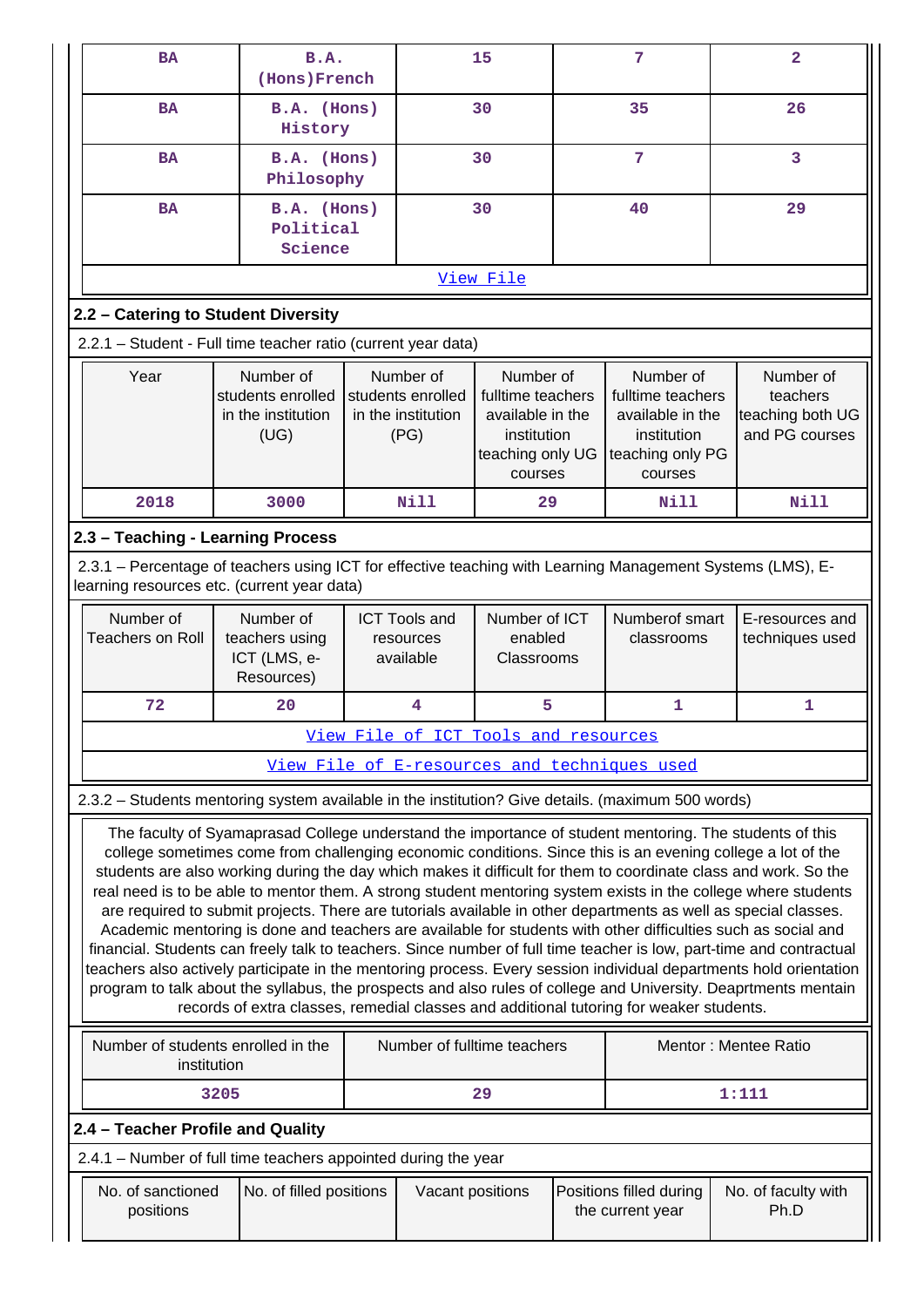| 29                                                                                                                                                                                                                                                                                                                                                                                                                                                                                                                                                                                                                                                                                                                                                                                                                                                                                                                                                                                                                                                  | 29                                                                                                                                                                                                                                                                                                                                                                                                                                                                                                                                                                                                                                                                                                                                    |                                  | Nill              | 3                                                              |                                                                                       | 15                                                                                                                                                                 |
|-----------------------------------------------------------------------------------------------------------------------------------------------------------------------------------------------------------------------------------------------------------------------------------------------------------------------------------------------------------------------------------------------------------------------------------------------------------------------------------------------------------------------------------------------------------------------------------------------------------------------------------------------------------------------------------------------------------------------------------------------------------------------------------------------------------------------------------------------------------------------------------------------------------------------------------------------------------------------------------------------------------------------------------------------------|---------------------------------------------------------------------------------------------------------------------------------------------------------------------------------------------------------------------------------------------------------------------------------------------------------------------------------------------------------------------------------------------------------------------------------------------------------------------------------------------------------------------------------------------------------------------------------------------------------------------------------------------------------------------------------------------------------------------------------------|----------------------------------|-------------------|----------------------------------------------------------------|---------------------------------------------------------------------------------------|--------------------------------------------------------------------------------------------------------------------------------------------------------------------|
| 2.4.2 - Honours and recognition received by teachers (received awards, recognition, fellowships at State, National,<br>International level from Government, recognised bodies during the year)                                                                                                                                                                                                                                                                                                                                                                                                                                                                                                                                                                                                                                                                                                                                                                                                                                                      |                                                                                                                                                                                                                                                                                                                                                                                                                                                                                                                                                                                                                                                                                                                                       |                                  |                   |                                                                |                                                                                       |                                                                                                                                                                    |
| Year of Award                                                                                                                                                                                                                                                                                                                                                                                                                                                                                                                                                                                                                                                                                                                                                                                                                                                                                                                                                                                                                                       | Name of full time teachers<br>receiving awards from<br>state level, national level,<br>international level                                                                                                                                                                                                                                                                                                                                                                                                                                                                                                                                                                                                                            |                                  |                   | Designation                                                    | Name of the award,<br>fellowship, received from<br>Government or recognized<br>bodies |                                                                                                                                                                    |
| 2018                                                                                                                                                                                                                                                                                                                                                                                                                                                                                                                                                                                                                                                                                                                                                                                                                                                                                                                                                                                                                                                | <b>NIL</b>                                                                                                                                                                                                                                                                                                                                                                                                                                                                                                                                                                                                                                                                                                                            |                                  |                   | Lecturer                                                       |                                                                                       | <b>NIL</b>                                                                                                                                                         |
|                                                                                                                                                                                                                                                                                                                                                                                                                                                                                                                                                                                                                                                                                                                                                                                                                                                                                                                                                                                                                                                     |                                                                                                                                                                                                                                                                                                                                                                                                                                                                                                                                                                                                                                                                                                                                       |                                  | No file uploaded. |                                                                |                                                                                       |                                                                                                                                                                    |
| 2.5 - Evaluation Process and Reforms                                                                                                                                                                                                                                                                                                                                                                                                                                                                                                                                                                                                                                                                                                                                                                                                                                                                                                                                                                                                                |                                                                                                                                                                                                                                                                                                                                                                                                                                                                                                                                                                                                                                                                                                                                       |                                  |                   |                                                                |                                                                                       |                                                                                                                                                                    |
| the year                                                                                                                                                                                                                                                                                                                                                                                                                                                                                                                                                                                                                                                                                                                                                                                                                                                                                                                                                                                                                                            | 2.5.1 – Number of days from the date of semester-end/ year- end examination till the declaration of results during                                                                                                                                                                                                                                                                                                                                                                                                                                                                                                                                                                                                                    |                                  |                   |                                                                |                                                                                       |                                                                                                                                                                    |
| Programme Name                                                                                                                                                                                                                                                                                                                                                                                                                                                                                                                                                                                                                                                                                                                                                                                                                                                                                                                                                                                                                                      | Programme Code                                                                                                                                                                                                                                                                                                                                                                                                                                                                                                                                                                                                                                                                                                                        | Semester/year                    |                   | Last date of the last<br>semester-end/year-<br>end examination |                                                                                       | Date of declaration of<br>results of semester-<br>end/year-end<br>examination                                                                                      |
| <b>BA</b>                                                                                                                                                                                                                                                                                                                                                                                                                                                                                                                                                                                                                                                                                                                                                                                                                                                                                                                                                                                                                                           | <b>NIL</b>                                                                                                                                                                                                                                                                                                                                                                                                                                                                                                                                                                                                                                                                                                                            |                                  | <b>NIL</b>        | 02/07/2018                                                     |                                                                                       | 02/07/2018                                                                                                                                                         |
|                                                                                                                                                                                                                                                                                                                                                                                                                                                                                                                                                                                                                                                                                                                                                                                                                                                                                                                                                                                                                                                     |                                                                                                                                                                                                                                                                                                                                                                                                                                                                                                                                                                                                                                                                                                                                       |                                  | No file uploaded. |                                                                |                                                                                       |                                                                                                                                                                    |
|                                                                                                                                                                                                                                                                                                                                                                                                                                                                                                                                                                                                                                                                                                                                                                                                                                                                                                                                                                                                                                                     | 2.5.2 – Reforms initiated on Continuous Internal Evaluation (CIE) system at the institutional level (250 words)                                                                                                                                                                                                                                                                                                                                                                                                                                                                                                                                                                                                                       |                                  |                   |                                                                |                                                                                       |                                                                                                                                                                    |
|                                                                                                                                                                                                                                                                                                                                                                                                                                                                                                                                                                                                                                                                                                                                                                                                                                                                                                                                                                                                                                                     | as well as the Humanities and Science Sections as per University norms. All<br>department carry out internal examinations system. They also hold tutorial<br>exams and projects. The students are evaluated on the MCQ system (in subjecs<br>the CBCS system. All sections also hold regular evaluations which ultimately<br>culminate in Internal examinations and tutorial examinationsto as mandated by<br>the Univeristy under the CBCS system. Departments hold regular meeting to<br>discuss the progress of students and strategies of helping weaker students to<br>improve. The college also recruits guest lecturers for helping out with<br>the form of quizz, presentation, class discussion and tests. The teachers then | give a feedback to the students. |                   |                                                                |                                                                                       | where the University system so demands) of examination to put them at ease with<br>teaching and evaluation. There is a continuous evaluation system which may take |
| words)                                                                                                                                                                                                                                                                                                                                                                                                                                                                                                                                                                                                                                                                                                                                                                                                                                                                                                                                                                                                                                              | 2.5.3 – Academic calendar prepared and adhered for conduct of Examination and other related matters (250)                                                                                                                                                                                                                                                                                                                                                                                                                                                                                                                                                                                                                             |                                  |                   |                                                                |                                                                                       |                                                                                                                                                                    |
| The college follows the academic calendar of the Calcutta University as regards<br>end semester and end year examinations. It also follows University directives<br>as regards Internal assessment and tutorial examinations as required under the<br>CBCS system for Commerce, Humanities and Science sections. the college adheres<br>to the time frame given by the University for Internal and Tutorial<br>examinations. Projects are taken on time and compulsory language examinations<br>are also connducted in time frame and dates set by University. Apart from<br>University directed examinations, the college conducts its own assessment<br>departmental wise to assess students for their weaknesses. For such class<br>assessments the college prepares its academic calendars and adheres to it. The<br>college also prepares it own academic calendar and rouutine for the particular<br>academic year and uploads it on the college website. As far as possible teh<br>college tries to adhere to the prepared academic college. |                                                                                                                                                                                                                                                                                                                                                                                                                                                                                                                                                                                                                                                                                                                                       |                                  |                   |                                                                |                                                                                       |                                                                                                                                                                    |
|                                                                                                                                                                                                                                                                                                                                                                                                                                                                                                                                                                                                                                                                                                                                                                                                                                                                                                                                                                                                                                                     | 2.6 - Student Performance and Learning Outcomes                                                                                                                                                                                                                                                                                                                                                                                                                                                                                                                                                                                                                                                                                       |                                  |                   |                                                                |                                                                                       |                                                                                                                                                                    |
| 2.6.1 – Program outcomes, program specific outcomes and course outcomes for all programs offered by the                                                                                                                                                                                                                                                                                                                                                                                                                                                                                                                                                                                                                                                                                                                                                                                                                                                                                                                                             |                                                                                                                                                                                                                                                                                                                                                                                                                                                                                                                                                                                                                                                                                                                                       |                                  |                   |                                                                |                                                                                       |                                                                                                                                                                    |

institution are stated and displayed in website of the institution (to provide the weblink)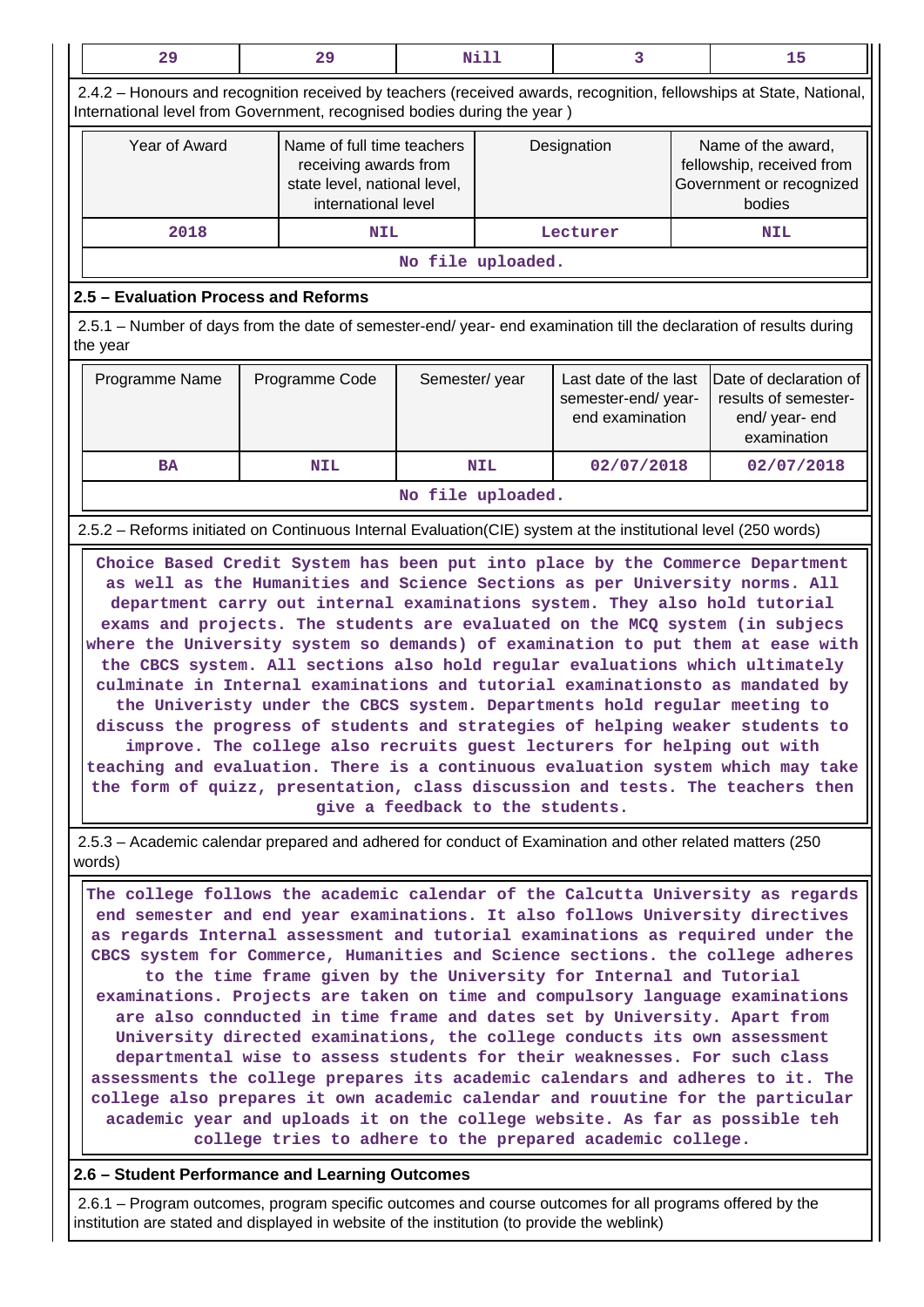<https://www.syamaprasadcollege.in/learning-outcome/>

| 2.6.2 - Pass percentage of students |                   |                                                             |                                                                       |                                                              |                 |  |  |  |  |  |  |
|-------------------------------------|-------------------|-------------------------------------------------------------|-----------------------------------------------------------------------|--------------------------------------------------------------|-----------------|--|--|--|--|--|--|
| Programme<br>Code                   | Programme<br>Name | Programme<br>Specialization                                 | Number of<br>students<br>appeared in the<br>final year<br>examination | Number of<br>students passed<br>in final year<br>examination | Pass Percentage |  |  |  |  |  |  |
| B.SC<br><b>GENERAL</b>              | <b>BSC</b>        | <b>B.SC</b><br><b>GENERAL</b>                               | 122                                                                   | 64                                                           | 52              |  |  |  |  |  |  |
| <b>B.COM HONS</b>                   | <b>BCom</b>       | <b>B.COM HONS</b>                                           | 492                                                                   | 480                                                          | 97              |  |  |  |  |  |  |
| <b>B.COM</b><br><b>GENERAL</b>      | <b>BCom</b>       | <b>B.COM</b><br><b>GENERAL</b>                              | 844                                                                   | 837                                                          | 99              |  |  |  |  |  |  |
| B.A. GEN                            | <b>BA</b>         | B.A.<br><b>GENERAL</b>                                      | 164                                                                   | 87                                                           | 63              |  |  |  |  |  |  |
| <b>HISA</b>                         | <b>BA</b>         | $\overline{\mathbf{4}}$<br><b>HISTORY</b><br><b>HONOURS</b> |                                                                       | 3                                                            | 5               |  |  |  |  |  |  |
| <b>POLA</b>                         | <b>BA</b>         | <b>POLITICAL</b><br><b>SCIENCE</b><br><b>HONOURS</b>        | Nill                                                                  | Nill                                                         | $\overline{0}$  |  |  |  |  |  |  |
| <b>PHIA</b>                         | <b>BA</b>         | <b>PHILOSOPHY</b><br><b>HONOURS</b>                         | <b>Nill</b>                                                           | Nill                                                         | $\mathbf 0$     |  |  |  |  |  |  |
| <b>ENGA</b>                         | <b>BA</b>         | <b>ENGLISH</b><br><b>HONOURS</b>                            | 19                                                                    | 12                                                           | 63              |  |  |  |  |  |  |
| <b>EDNA</b>                         | <b>BA</b>         | <b>EDUCATION</b><br><b>HONOURS</b>                          | 9                                                                     | 6                                                            | 67              |  |  |  |  |  |  |
| <b>BNGA</b>                         | <b>BA</b>         | 13<br><b>BENGALI</b><br><b>HONOURS</b><br>(BNGA)            |                                                                       | 10                                                           | 77              |  |  |  |  |  |  |
|                                     | View File         |                                                             |                                                                       |                                                              |                 |  |  |  |  |  |  |
| 2.7 - Student Satisfaction Survey   |                   |                                                             |                                                                       |                                                              |                 |  |  |  |  |  |  |

 2.7.1 – Student Satisfaction Survey (SSS) on overall institutional performance (Institution may design the questionnaire) (results and details be provided as weblink)

# **NIL**

# **CRITERION III – RESEARCH, INNOVATIONS AND EXTENSION**

### **3.1 – Resource Mobilization for Research**

3.1.1 – Research funds sanctioned and received from various agencies, industry and other organisations

| Nature of the Project | Duration | Name of the funding<br>agency | Total grant<br>sanctioned | Amount received<br>during the year |  |  |  |  |  |
|-----------------------|----------|-------------------------------|---------------------------|------------------------------------|--|--|--|--|--|
| Total                 |          | NIL                           |                           |                                    |  |  |  |  |  |
| No file unloaded      |          |                               |                           |                                    |  |  |  |  |  |

# **No file uploaded.**

### **3.2 – Innovation Ecosystem**

 3.2.1 – Workshops/Seminars Conducted on Intellectual Property Rights (IPR) and Industry-Academia Innovative practices during the year

| Title of workshop/seminar | Name of the Dept. | Date |  |  |  |  |
|---------------------------|-------------------|------|--|--|--|--|
|                           |                   |      |  |  |  |  |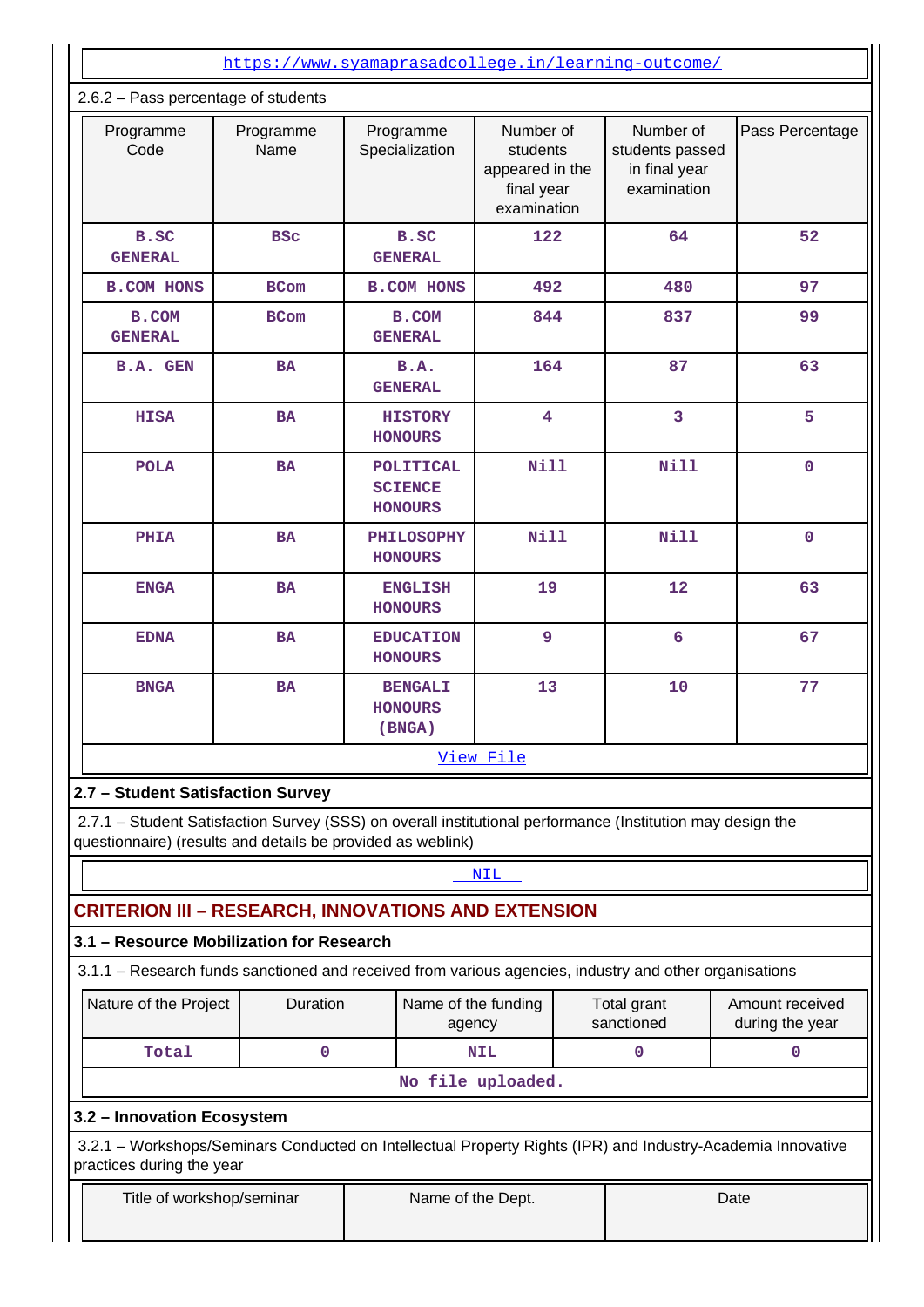|                                                                                                                    | NIL          |                  |                                                                                                                         |                        | <b>NIL</b>        |                       |                         | 02/07/2018                                                         |                         |                                                      |                                                                                                                 |
|--------------------------------------------------------------------------------------------------------------------|--------------|------------------|-------------------------------------------------------------------------------------------------------------------------|------------------------|-------------------|-----------------------|-------------------------|--------------------------------------------------------------------|-------------------------|------------------------------------------------------|-----------------------------------------------------------------------------------------------------------------|
| 3.2.2 - Awards for Innovation won by Institution/Teachers/Research scholars/Students during the year               |              |                  |                                                                                                                         |                        |                   |                       |                         |                                                                    |                         |                                                      |                                                                                                                 |
| Title of the innovation                                                                                            |              | Name of Awardee  |                                                                                                                         |                        | Awarding Agency   |                       |                         | Date of award                                                      |                         |                                                      | Category                                                                                                        |
| Home<br>Automation and<br>UGVControl<br>using IOT<br>Techniques                                                    |              |                  | Sreemita Dey<br><b>FOSETS All</b><br>Shukrity<br>India Inter-<br>Chakraborty<br>Engineering<br>College<br>Academic Meet |                        |                   | 27/02/2019            |                         | <b>COMPUTER</b><br><b>SCIENCE</b>                                  |                         |                                                      |                                                                                                                 |
|                                                                                                                    |              |                  |                                                                                                                         |                        |                   | View File             |                         |                                                                    |                         |                                                      |                                                                                                                 |
| 3.2.3 - No. of Incubation centre created, start-ups incubated on campus during the year                            |              |                  |                                                                                                                         |                        |                   |                       |                         |                                                                    |                         |                                                      |                                                                                                                 |
| Incubation<br>Center                                                                                               |              | Name             |                                                                                                                         | Sponsered By           |                   |                       | Name of the<br>Start-up |                                                                    | Nature of Start-<br>up  |                                                      | Date of<br>Commencement                                                                                         |
| <b>NIL</b>                                                                                                         |              | <b>NIL</b>       |                                                                                                                         |                        | <b>NIL</b>        |                       | <b>NIL</b>              |                                                                    | NIL                     |                                                      | 02/07/2018                                                                                                      |
|                                                                                                                    |              |                  |                                                                                                                         |                        | No file uploaded. |                       |                         |                                                                    |                         |                                                      |                                                                                                                 |
| 3.3 - Research Publications and Awards                                                                             |              |                  |                                                                                                                         |                        |                   |                       |                         |                                                                    |                         |                                                      |                                                                                                                 |
| 3.3.1 - Incentive to the teachers who receive recognition/awards                                                   |              |                  |                                                                                                                         |                        |                   |                       |                         |                                                                    |                         |                                                      |                                                                                                                 |
|                                                                                                                    | <b>State</b> |                  |                                                                                                                         |                        | National          |                       |                         |                                                                    |                         | International                                        |                                                                                                                 |
|                                                                                                                    | 0            |                  |                                                                                                                         |                        | 0                 |                       |                         |                                                                    |                         | 0                                                    |                                                                                                                 |
| 3.3.2 - Ph. Ds awarded during the year (applicable for PG College, Research Center)                                |              |                  |                                                                                                                         |                        |                   |                       |                         |                                                                    |                         |                                                      |                                                                                                                 |
| Name of the Department                                                                                             |              |                  |                                                                                                                         |                        |                   |                       |                         |                                                                    | Number of PhD's Awarded |                                                      |                                                                                                                 |
|                                                                                                                    |              | <b>NIL</b>       |                                                                                                                         |                        |                   |                       |                         |                                                                    | Nill                    |                                                      |                                                                                                                 |
| 3.3.3 - Research Publications in the Journals notified on UGC website during the year                              |              |                  |                                                                                                                         |                        |                   |                       |                         |                                                                    |                         |                                                      |                                                                                                                 |
| <b>Type</b>                                                                                                        |              |                  |                                                                                                                         | Department             |                   |                       | Number of Publication   |                                                                    |                         |                                                      | Average Impact Factor (if<br>any)                                                                               |
| International                                                                                                      |              |                  |                                                                                                                         | History                |                   |                       | $\overline{a}$          |                                                                    | 0                       |                                                      |                                                                                                                 |
| National                                                                                                           |              |                  |                                                                                                                         | History                |                   |                       | 1                       |                                                                    | 0                       |                                                      |                                                                                                                 |
| International                                                                                                      |              |                  |                                                                                                                         | Economics              |                   |                       | 3                       |                                                                    | $\mathbf 0$             |                                                      |                                                                                                                 |
|                                                                                                                    |              |                  |                                                                                                                         |                        |                   | View File             |                         |                                                                    |                         |                                                      |                                                                                                                 |
| Proceedings per Teacher during the year                                                                            |              |                  |                                                                                                                         |                        |                   |                       |                         |                                                                    |                         |                                                      | 3.3.4 - Books and Chapters in edited Volumes / Books published, and papers in National/International Conference |
|                                                                                                                    |              | Department       |                                                                                                                         |                        |                   |                       |                         |                                                                    | Number of Publication   |                                                      |                                                                                                                 |
|                                                                                                                    |              | <b>ECONOMICS</b> |                                                                                                                         |                        |                   |                       |                         |                                                                    | 2                       |                                                      |                                                                                                                 |
|                                                                                                                    |              | <b>HINDI</b>     |                                                                                                                         |                        |                   |                       |                         |                                                                    | $\mathbf 1$             |                                                      |                                                                                                                 |
|                                                                                                                    |              | <b>BENGALI</b>   |                                                                                                                         |                        |                   |                       |                         |                                                                    | $\mathbf{1}$            |                                                      |                                                                                                                 |
|                                                                                                                    |              | <b>HISTORY</b>   |                                                                                                                         |                        |                   | View File             |                         |                                                                    | 2                       |                                                      |                                                                                                                 |
| 3.3.5 - Bibliometrics of the publications during the last Academic year based on average citation index in Scopus/ |              |                  |                                                                                                                         |                        |                   |                       |                         |                                                                    |                         |                                                      |                                                                                                                 |
| Web of Science or PubMed/ Indian Citation Index<br>Title of the<br>Name of<br>Author<br>Paper                      |              |                  | Title of journal                                                                                                        | Year of<br>publication |                   | <b>Citation Index</b> |                         | Institutional<br>affiliation as<br>mentioned in<br>the publication |                         | Number of<br>citations<br>excluding self<br>citation |                                                                                                                 |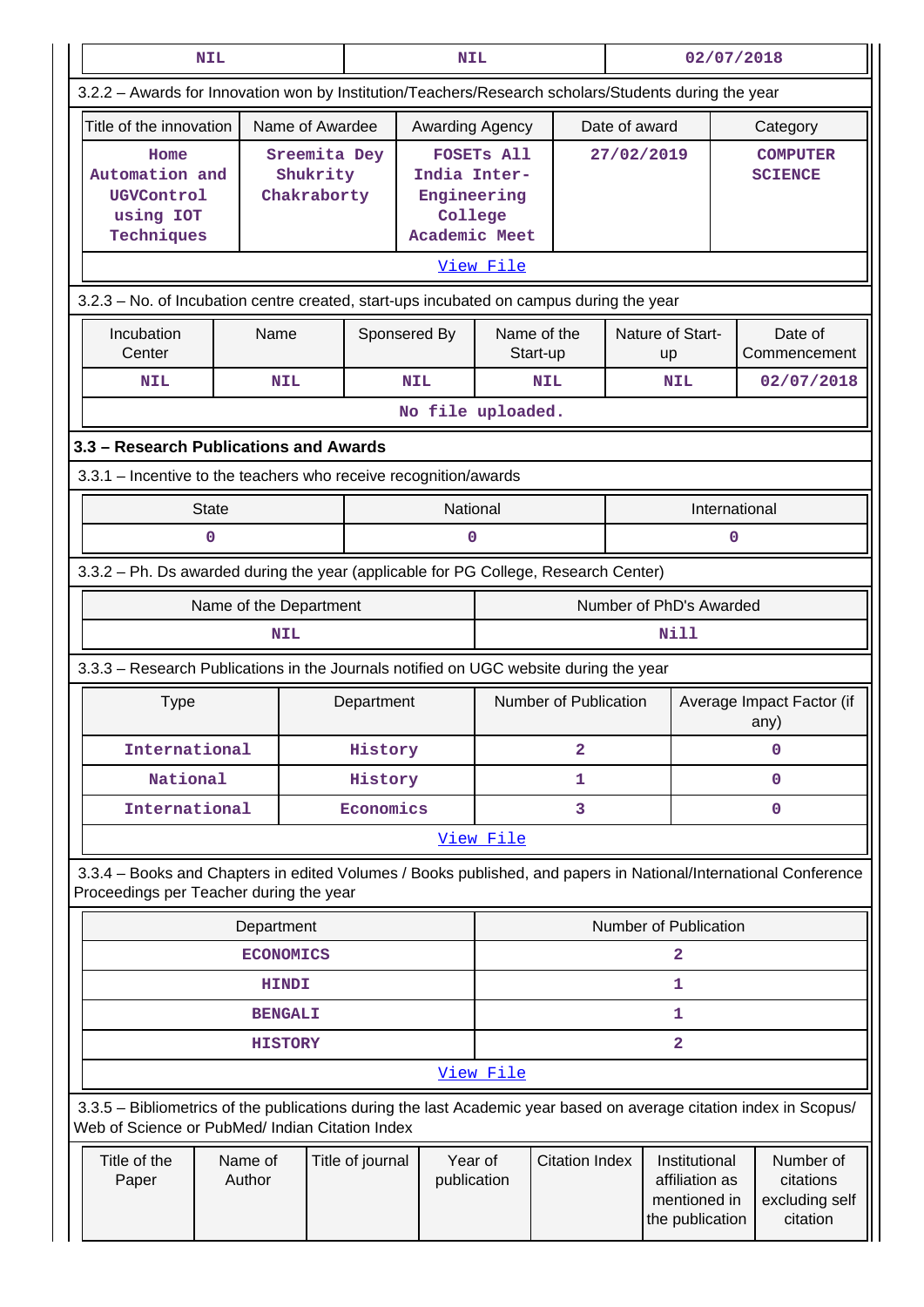| <b>NIL</b>                                                                                                                                                                                                         |  | <b>NIL</b>                                                                                            | <b>NIL</b>                                         |                        | 2018                                                     |                        | $\mathbf{O}$                                             | <b>NIL</b>                                           |                                        | Nill                                                               |
|--------------------------------------------------------------------------------------------------------------------------------------------------------------------------------------------------------------------|--|-------------------------------------------------------------------------------------------------------|----------------------------------------------------|------------------------|----------------------------------------------------------|------------------------|----------------------------------------------------------|------------------------------------------------------|----------------------------------------|--------------------------------------------------------------------|
|                                                                                                                                                                                                                    |  |                                                                                                       |                                                    | No file uploaded.      |                                                          |                        |                                                          |                                                      |                                        |                                                                    |
| 3.3.6 - h-Index of the Institutional Publications during the year. (based on Scopus/ Web of science)                                                                                                               |  |                                                                                                       |                                                    |                        |                                                          |                        |                                                          |                                                      |                                        |                                                                    |
| Title of the<br>Paper                                                                                                                                                                                              |  | Name of<br>Author                                                                                     | Title of journal                                   |                        | Year of<br>publication                                   | h-index                |                                                          | Number of<br>citations<br>excluding self<br>citation |                                        | Institutional<br>affiliation as<br>mentioned in<br>the publication |
| <b>NIL</b>                                                                                                                                                                                                         |  | <b>NIL</b>                                                                                            | <b>NIL</b>                                         |                        | 2018                                                     |                        | <b>Nill</b>                                              | Nill                                                 |                                        | <b>NIL</b>                                                         |
|                                                                                                                                                                                                                    |  |                                                                                                       |                                                    | No file uploaded.      |                                                          |                        |                                                          |                                                      |                                        |                                                                    |
| 3.3.7 - Faculty participation in Seminars/Conferences and Symposia during the year:                                                                                                                                |  |                                                                                                       |                                                    |                        |                                                          |                        |                                                          |                                                      |                                        |                                                                    |
| Number of Faculty                                                                                                                                                                                                  |  |                                                                                                       | International                                      | National               |                                                          | <b>State</b>           |                                                          |                                                      | Local                                  |                                                                    |
| Presented<br>papers                                                                                                                                                                                                |  |                                                                                                       | 9                                                  |                        | 5                                                        |                        | $\overline{a}$                                           |                                                      |                                        | 4                                                                  |
| Presented<br>papers                                                                                                                                                                                                |  |                                                                                                       | 3                                                  | $\overline{2}$<br>Nill |                                                          |                        |                                                          |                                                      | $\overline{\mathbf{2}}$                |                                                                    |
| View File                                                                                                                                                                                                          |  |                                                                                                       |                                                    |                        |                                                          |                        |                                                          |                                                      |                                        |                                                                    |
| 3.4 - Extension Activities                                                                                                                                                                                         |  |                                                                                                       |                                                    |                        |                                                          |                        |                                                          |                                                      |                                        |                                                                    |
| 3.4.1 – Number of extension and outreach programmes conducted in collaboration with industry, community and<br>Non- Government Organisations through NSS/NCC/Red cross/Youth Red Cross (YRC) etc., during the year |  |                                                                                                       |                                                    |                        |                                                          |                        |                                                          |                                                      |                                        |                                                                    |
| Title of the activities                                                                                                                                                                                            |  |                                                                                                       | Organising unit/agency/<br>collaborating agency    |                        | Number of teachers<br>participated in such<br>activities |                        | Number of students<br>participated in such<br>activities |                                                      |                                        |                                                                    |
| <b>GIRL CHILD</b>                                                                                                                                                                                                  |  |                                                                                                       | NSS and IQAC                                       |                        |                                                          |                        | 3                                                        |                                                      |                                        | 50                                                                 |
| SEVEN DAYS NSS<br><b>CAMP</b>                                                                                                                                                                                      |  |                                                                                                       |                                                    | <b>NSS</b>             |                                                          |                        | 6                                                        |                                                      |                                        | 50                                                                 |
|                                                                                                                                                                                                                    |  |                                                                                                       |                                                    |                        | View File                                                |                        |                                                          |                                                      |                                        |                                                                    |
| 3.4.2 - Awards and recognition received for extension activities from Government and other recognized bodies<br>during the year                                                                                    |  |                                                                                                       |                                                    |                        |                                                          |                        |                                                          |                                                      |                                        |                                                                    |
| Name of the activity                                                                                                                                                                                               |  |                                                                                                       | Award/Recognition                                  |                        |                                                          | <b>Awarding Bodies</b> |                                                          |                                                      | Number of students<br><b>Benefited</b> |                                                                    |
| <b>NIL</b>                                                                                                                                                                                                         |  |                                                                                                       | <b>NIL</b>                                         |                        |                                                          |                        | <b>NIL</b>                                               |                                                      |                                        | <b>Nill</b>                                                        |
|                                                                                                                                                                                                                    |  |                                                                                                       |                                                    | No file uploaded.      |                                                          |                        |                                                          |                                                      |                                        |                                                                    |
| 3.4.3 - Students participating in extension activities with Government Organisations, Non-Government<br>Organisations and programmes such as Swachh Bharat, Aids Awareness, Gender Issue, etc. during the year     |  |                                                                                                       |                                                    |                        |                                                          |                        |                                                          |                                                      |                                        |                                                                    |
| Name of the scheme                                                                                                                                                                                                 |  |                                                                                                       | Organising unit/Agen<br>cy/collaborating<br>agency | Name of the activity   |                                                          |                        | Number of teachers<br>participated in such<br>activites  |                                                      |                                        | Number of students<br>participated in such<br>activites            |
| Swachh Bharat<br><b>NSS</b>                                                                                                                                                                                        |  | <b>Cleaning Area</b><br>outside Collge<br>to create<br>awareness of<br>cleanliness in<br>the locality |                                                    | 10                     |                                                          |                        | 25                                                       |                                                      |                                        |                                                                    |
|                                                                                                                                                                                                                    |  |                                                                                                       |                                                    |                        | View File                                                |                        |                                                          |                                                      |                                        |                                                                    |
| 3.5 - Collaborations                                                                                                                                                                                               |  |                                                                                                       |                                                    |                        |                                                          |                        |                                                          |                                                      |                                        |                                                                    |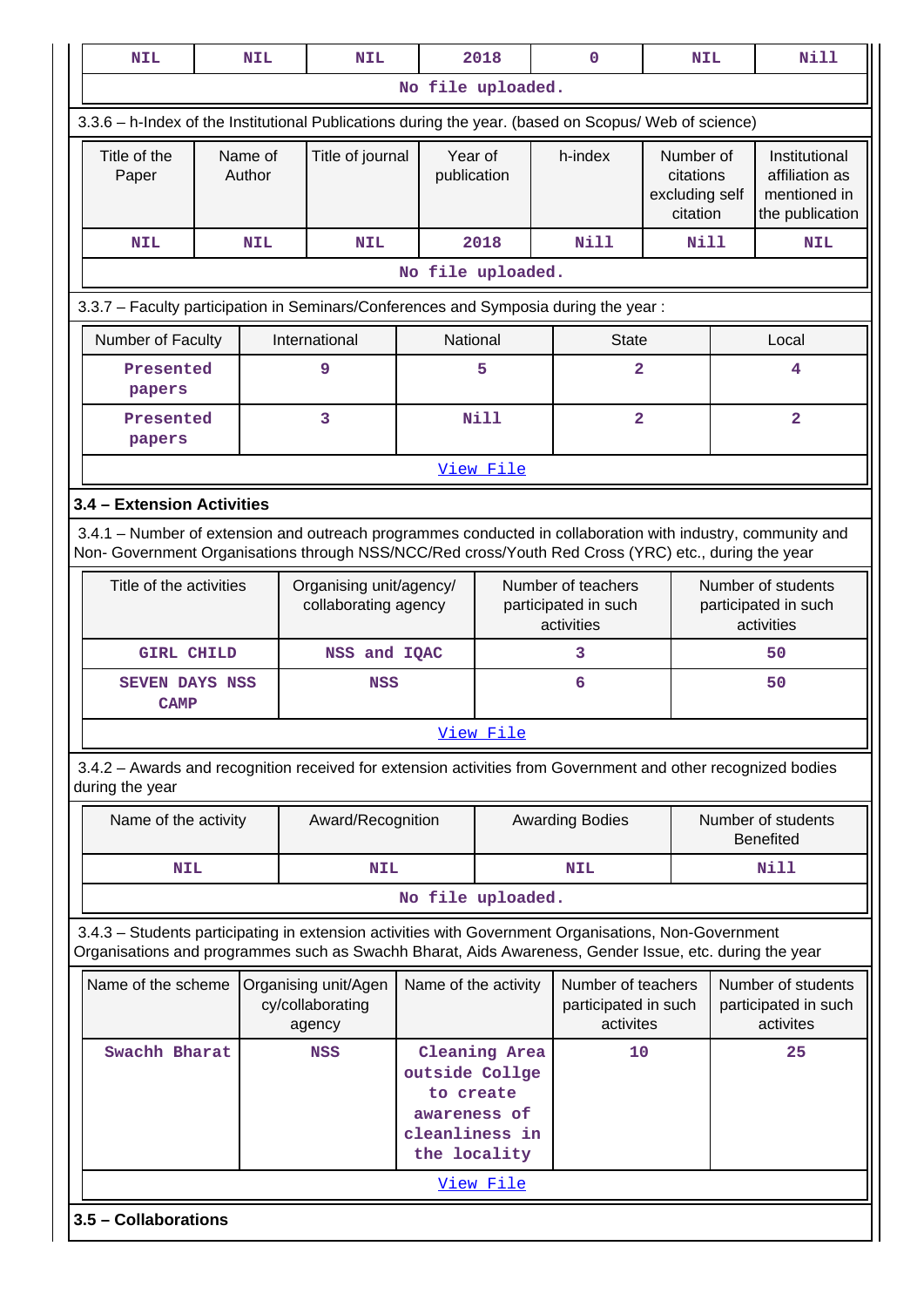| 3.5.1 – Number of Collaborative activities for research, faculty exchange, student exchange during the year                                              |                                   |              |                                                                                                   |  |                                                |                             |                    |                                |                                                           |
|----------------------------------------------------------------------------------------------------------------------------------------------------------|-----------------------------------|--------------|---------------------------------------------------------------------------------------------------|--|------------------------------------------------|-----------------------------|--------------------|--------------------------------|-----------------------------------------------------------|
| Nature of activity                                                                                                                                       |                                   |              | Participant                                                                                       |  |                                                | Source of financial support |                    |                                | Duration                                                  |
| <b>NIL</b>                                                                                                                                               |                                   |              | 0                                                                                                 |  |                                                | <b>NIL</b>                  |                    |                                | 0                                                         |
|                                                                                                                                                          |                                   |              |                                                                                                   |  | No file uploaded.                              |                             |                    |                                |                                                           |
| 3.5.2 - Linkages with institutions/industries for internship, on-the- job training, project work, sharing of research<br>facilities etc. during the year |                                   |              |                                                                                                   |  |                                                |                             |                    |                                |                                                           |
| Nature of linkage<br>Title of the<br>linkage                                                                                                             |                                   |              | Name of the<br>partnering<br>institution/<br>industry<br>/research lab<br>with contact<br>details |  | <b>Duration From</b>                           |                             | <b>Duration To</b> | Participant                    |                                                           |
| <b>NIL</b>                                                                                                                                               |                                   | <b>NIL</b>   | <b>NIL</b>                                                                                        |  |                                                | 02/07/2018                  |                    | 30/06/2019                     | $\mathbf 0$                                               |
|                                                                                                                                                          |                                   |              |                                                                                                   |  | No file uploaded.                              |                             |                    |                                |                                                           |
| 3.5.3 - MoUs signed with institutions of national, international importance, other universities, industries, corporate<br>houses etc. during the year    |                                   |              |                                                                                                   |  |                                                |                             |                    |                                |                                                           |
| Organisation                                                                                                                                             |                                   |              | Date of MoU signed                                                                                |  |                                                | Purpose/Activities          |                    |                                | Number of<br>students/teachers<br>participated under MoUs |
| <b>NIL</b>                                                                                                                                               |                                   |              | 02/07/2018                                                                                        |  |                                                | <b>NIL</b>                  |                    |                                | <b>Nill</b>                                               |
| No file uploaded.                                                                                                                                        |                                   |              |                                                                                                   |  |                                                |                             |                    |                                |                                                           |
| <b>CRITERION IV - INFRASTRUCTURE AND LEARNING RESOURCES</b>                                                                                              |                                   |              |                                                                                                   |  |                                                |                             |                    |                                |                                                           |
| 4.1 - Physical Facilities                                                                                                                                |                                   |              |                                                                                                   |  |                                                |                             |                    |                                |                                                           |
| 4.1.1 - Budget allocation, excluding salary for infrastructure augmentation during the year                                                              |                                   |              |                                                                                                   |  |                                                |                             |                    |                                |                                                           |
| Budget allocated for infrastructure augmentation                                                                                                         |                                   |              |                                                                                                   |  | Budget utilized for infrastructure development |                             |                    |                                |                                                           |
|                                                                                                                                                          |                                   | 14           |                                                                                                   |  | 13                                             |                             |                    |                                |                                                           |
| 4.1.2 - Details of augmentation in infrastructure facilities during the year                                                                             |                                   |              |                                                                                                   |  |                                                |                             |                    |                                |                                                           |
|                                                                                                                                                          | <b>Facilities</b>                 |              |                                                                                                   |  |                                                |                             |                    | <b>Existing or Newly Added</b> |                                                           |
|                                                                                                                                                          | Seminar halls with ICT facilities |              |                                                                                                   |  | Existing                                       |                             |                    |                                |                                                           |
|                                                                                                                                                          |                                   | Laboratories |                                                                                                   |  |                                                |                             |                    | Newly Added                    |                                                           |
|                                                                                                                                                          |                                   | Others       |                                                                                                   |  |                                                |                             |                    | Newly Added                    |                                                           |
|                                                                                                                                                          |                                   |              |                                                                                                   |  | View File                                      |                             |                    |                                |                                                           |
| 4.2 - Library as a Learning Resource                                                                                                                     |                                   |              |                                                                                                   |  |                                                |                             |                    |                                |                                                           |
| 4.2.1 - Library is automated {Integrated Library Management System (ILMS)}                                                                               |                                   |              |                                                                                                   |  |                                                |                             |                    |                                |                                                           |
| Name of the ILMS<br>software                                                                                                                             |                                   |              | Nature of automation (fully<br>or patially)                                                       |  |                                                | Version                     |                    |                                | Year of automation                                        |
| <b>NIL</b>                                                                                                                                               |                                   |              | Partially                                                                                         |  |                                                | <b>NIL</b>                  |                    |                                | 2020                                                      |
| 4.2.2 - Library Services                                                                                                                                 |                                   |              |                                                                                                   |  |                                                |                             |                    |                                |                                                           |
| Library<br>Service Type                                                                                                                                  |                                   | Existing     |                                                                                                   |  | Newly Added                                    |                             |                    | Total                          |                                                           |
| Text<br><b>Books</b>                                                                                                                                     | 14894                             |              | 170060                                                                                            |  | 108                                            | 8927                        |                    | 15002                          | 178987                                                    |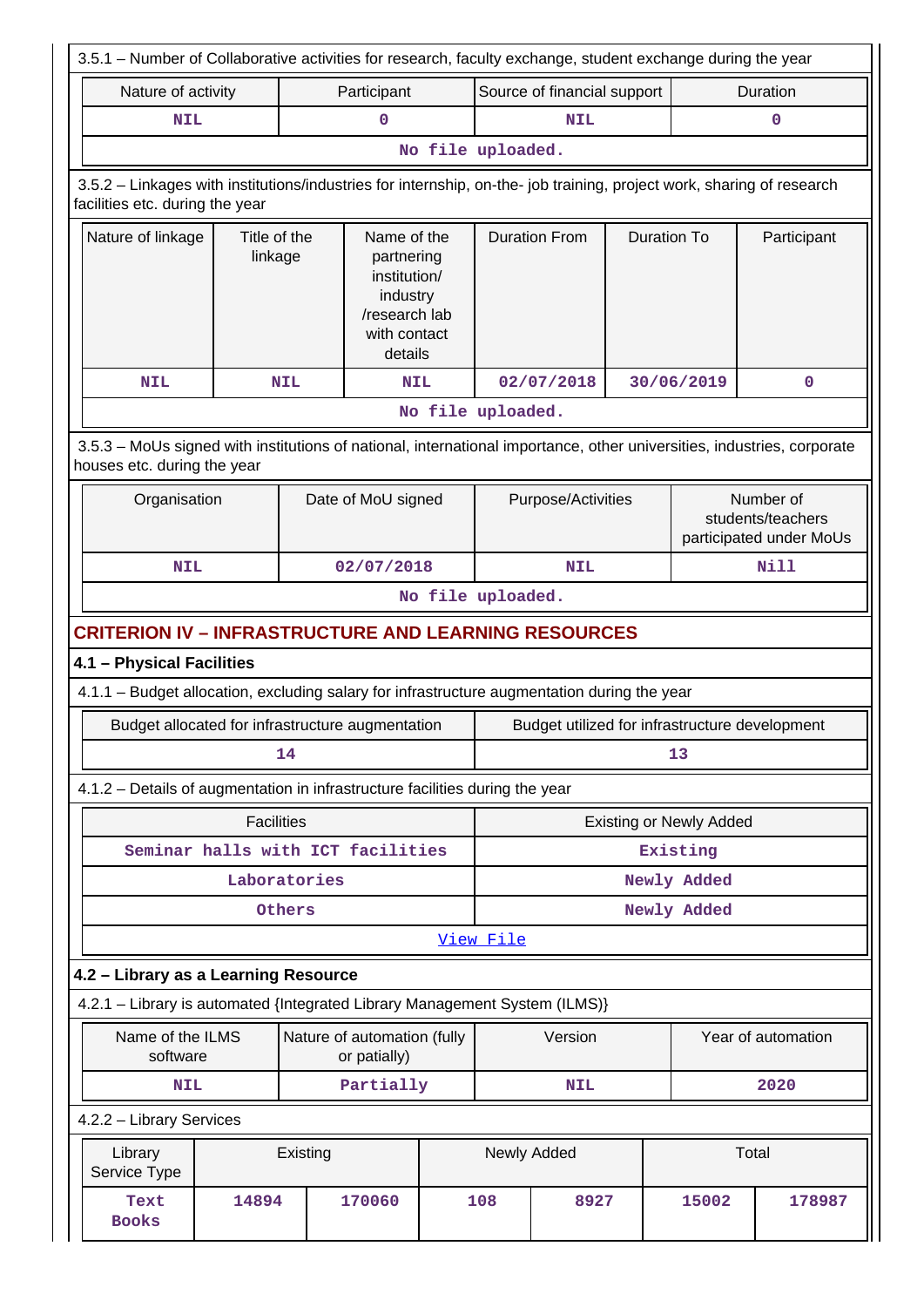| Reference<br><b>Books</b>                                                                                                                    |                                                                                                                                                                                                                                                                                                                                                                                                                                                                                                                                                                                                                             | 4116            | <b>Nill</b>                                                                                                           |                            | <b>Nill</b>         | Nill                                                |                    | 4116                                              |           | <b>Nill</b>                                       |  |
|----------------------------------------------------------------------------------------------------------------------------------------------|-----------------------------------------------------------------------------------------------------------------------------------------------------------------------------------------------------------------------------------------------------------------------------------------------------------------------------------------------------------------------------------------------------------------------------------------------------------------------------------------------------------------------------------------------------------------------------------------------------------------------------|-----------------|-----------------------------------------------------------------------------------------------------------------------|----------------------------|---------------------|-----------------------------------------------------|--------------------|---------------------------------------------------|-----------|---------------------------------------------------|--|
| CD &<br>Video                                                                                                                                |                                                                                                                                                                                                                                                                                                                                                                                                                                                                                                                                                                                                                             | 31              | <b>Nill</b>                                                                                                           |                            | <b>Nill</b>         | <b>Nill</b>                                         |                    | 31                                                |           | <b>Nill</b>                                       |  |
|                                                                                                                                              |                                                                                                                                                                                                                                                                                                                                                                                                                                                                                                                                                                                                                             |                 |                                                                                                                       |                            | View File           |                                                     |                    |                                                   |           |                                                   |  |
| Graduate) SWAYAM other MOOCs platform NPTEL/NMEICT/any other Government initiatives & institutional<br>(Learning Management System (LMS) etc |                                                                                                                                                                                                                                                                                                                                                                                                                                                                                                                                                                                                                             |                 | 4.2.3 - E-content developed by teachers such as: e-PG- Pathshala, CEC (under e-PG- Pathshala CEC (Under               |                            |                     |                                                     |                    |                                                   |           |                                                   |  |
|                                                                                                                                              | Name of the Teacher                                                                                                                                                                                                                                                                                                                                                                                                                                                                                                                                                                                                         |                 | Name of the Module                                                                                                    |                            |                     | Platform on which module<br>is developed            |                    | Date of launching e-                              | content   |                                                   |  |
| <b>NIL</b>                                                                                                                                   |                                                                                                                                                                                                                                                                                                                                                                                                                                                                                                                                                                                                                             |                 | <b>NIL</b>                                                                                                            |                            | <b>NIL</b>          |                                                     |                    | 02/07/2018                                        |           |                                                   |  |
|                                                                                                                                              | No file uploaded.                                                                                                                                                                                                                                                                                                                                                                                                                                                                                                                                                                                                           |                 |                                                                                                                       |                            |                     |                                                     |                    |                                                   |           |                                                   |  |
| 4.3 - IT Infrastructure                                                                                                                      |                                                                                                                                                                                                                                                                                                                                                                                                                                                                                                                                                                                                                             |                 |                                                                                                                       |                            |                     |                                                     |                    |                                                   |           |                                                   |  |
| 4.3.1 - Technology Upgradation (overall)                                                                                                     |                                                                                                                                                                                                                                                                                                                                                                                                                                                                                                                                                                                                                             |                 |                                                                                                                       |                            |                     |                                                     |                    |                                                   |           |                                                   |  |
| <b>Type</b>                                                                                                                                  | <b>Total Co</b><br>mputers                                                                                                                                                                                                                                                                                                                                                                                                                                                                                                                                                                                                  | Computer<br>Lab | Internet                                                                                                              | <b>Browsing</b><br>centers | Computer<br>Centers | Office                                              | Departme<br>nts    | Available<br><b>Bandwidt</b><br>h (MBPS/<br>GBPS) |           | <b>Others</b>                                     |  |
| Existin<br>g                                                                                                                                 | 102                                                                                                                                                                                                                                                                                                                                                                                                                                                                                                                                                                                                                         | 18              | 102                                                                                                                   | 11                         | 25                  | 20                                                  | 18                 | 100                                               |           | 10                                                |  |
| Added                                                                                                                                        | 12                                                                                                                                                                                                                                                                                                                                                                                                                                                                                                                                                                                                                          | $\mathbf 0$     | $\mathbf{O}$                                                                                                          | $\mathbf{O}$               | $\mathbf 0$         | $\mathbf 0$                                         | 9                  | $\mathbf 0$                                       |           | 3                                                 |  |
| Total                                                                                                                                        | 114                                                                                                                                                                                                                                                                                                                                                                                                                                                                                                                                                                                                                         | 18              | 102                                                                                                                   | 11                         | 25                  | 20                                                  | 27                 | 100                                               |           | 13                                                |  |
|                                                                                                                                              |                                                                                                                                                                                                                                                                                                                                                                                                                                                                                                                                                                                                                             |                 | 4.3.2 - Bandwidth available of internet connection in the Institution (Leased line)                                   |                            |                     |                                                     |                    |                                                   |           |                                                   |  |
|                                                                                                                                              |                                                                                                                                                                                                                                                                                                                                                                                                                                                                                                                                                                                                                             |                 |                                                                                                                       |                            | 100 MBPS/ GBPS      |                                                     |                    |                                                   |           |                                                   |  |
| 4.3.3 - Facility for e-content                                                                                                               |                                                                                                                                                                                                                                                                                                                                                                                                                                                                                                                                                                                                                             |                 |                                                                                                                       |                            |                     |                                                     |                    |                                                   |           |                                                   |  |
|                                                                                                                                              |                                                                                                                                                                                                                                                                                                                                                                                                                                                                                                                                                                                                                             |                 | Name of the e-content development facility                                                                            |                            |                     | Provide the link of the videos and media centre and | recording facility |                                                   |           |                                                   |  |
|                                                                                                                                              |                                                                                                                                                                                                                                                                                                                                                                                                                                                                                                                                                                                                                             | <b>NIL</b>      |                                                                                                                       |                            |                     |                                                     | <b>NIL</b>         |                                                   |           |                                                   |  |
| 4.4 - Maintenance of Campus Infrastructure                                                                                                   |                                                                                                                                                                                                                                                                                                                                                                                                                                                                                                                                                                                                                             |                 |                                                                                                                       |                            |                     |                                                     |                    |                                                   |           |                                                   |  |
| component, during the year                                                                                                                   |                                                                                                                                                                                                                                                                                                                                                                                                                                                                                                                                                                                                                             |                 | 4.4.1 – Expenditure incurred on maintenance of physical facilities and academic support facilities, excluding salary  |                            |                     |                                                     |                    |                                                   |           |                                                   |  |
|                                                                                                                                              | Assigned Budget on<br>academic facilities                                                                                                                                                                                                                                                                                                                                                                                                                                                                                                                                                                                   |                 | Expenditure incurred on<br>maintenance of academic<br>facilities                                                      |                            |                     | Assigned budget on<br>physical facilities           |                    |                                                   | facilites | Expenditure incurredon<br>maintenance of physical |  |
|                                                                                                                                              | 3                                                                                                                                                                                                                                                                                                                                                                                                                                                                                                                                                                                                                           |                 | 2.19                                                                                                                  |                            |                     | 7                                                   |                    |                                                   | 6.5       |                                                   |  |
| library, sports complex, computers, classrooms etc. (maximum 500 words) (information to be available in                                      |                                                                                                                                                                                                                                                                                                                                                                                                                                                                                                                                                                                                                             |                 | 4.4.2 - Procedures and policies for maintaining and utilizing physical, academic and support facilities - laboratory, |                            |                     |                                                     |                    |                                                   |           |                                                   |  |
|                                                                                                                                              | institutional Website, provide link)<br>The policy of the college is to provide students with maximum facilities and<br>for that it ensures that it maintains a well chalked out policy for maintaining<br>and utilizing its infrastructure. The college has two libraries - one is the<br>central library and the other serves exclusively as the library for the science<br>faculty. There is a group of well trained library staff and an efficient<br>librarian to look after the maintenance and the utilisation of the library. The<br>college is in the process of digitisation of the library through KOHA software |                 |                                                                                                                       |                            |                     |                                                     |                    |                                                   |           |                                                   |  |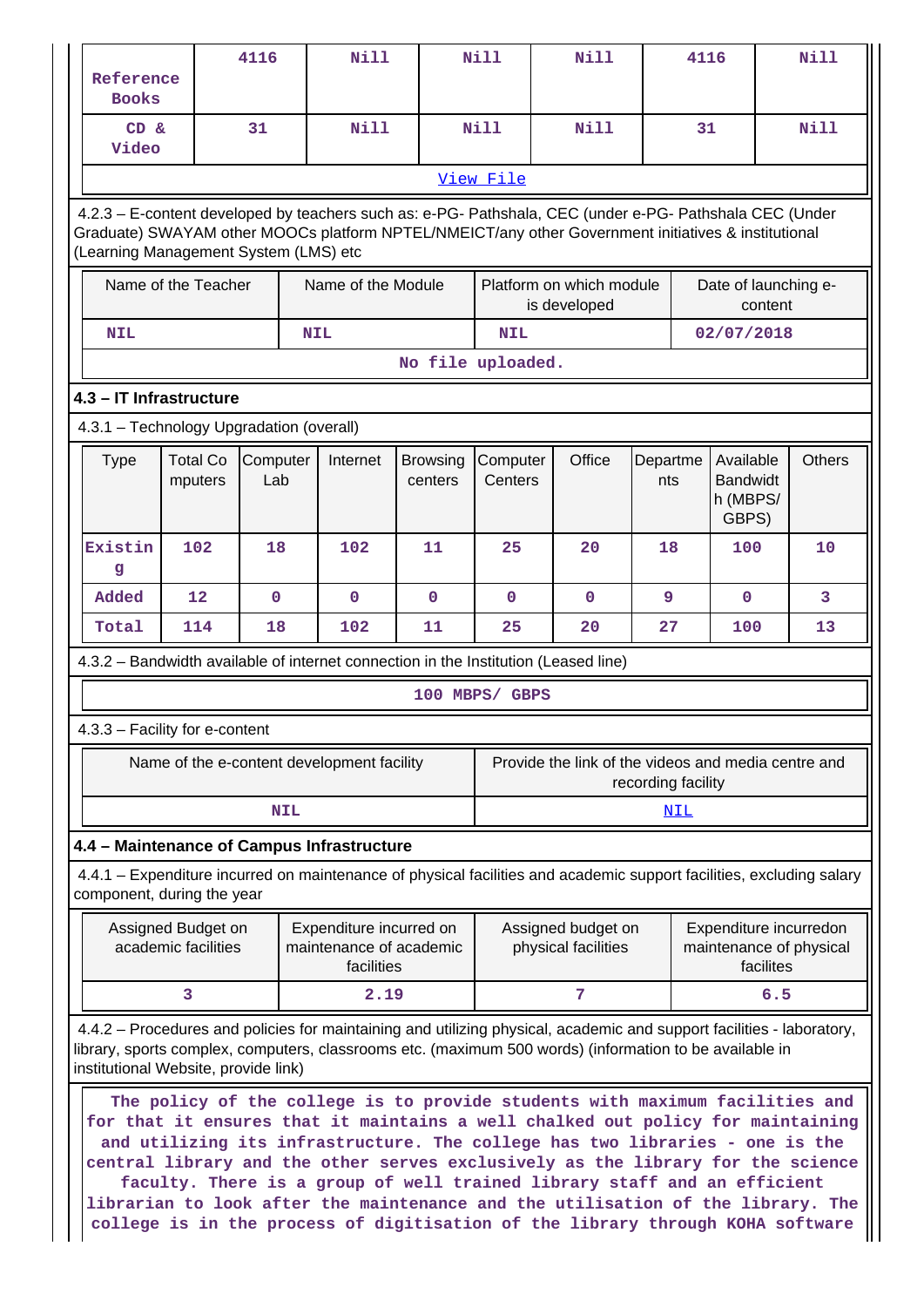**installation. There are a large number of computers being utilised both at the computer centre and the computer laboratories. They are maintained by teaching as well as efficient non-teaching staff. The college has a Biological Sciences Laboratory shared by the three streams of Biological Science- Botany, Zoology and Physiology. The labs are maintained by non-teaching staff. The college hires a cricket and a football coach from time to time to train its cricket and football team which win University level competition. The college has a dynamic website which is maintained by teachers and website designer.**

<https://www.syamaprasadcollege.in/institutional-practices-and-policies/>

## **CRITERION V – STUDENT SUPPORT AND PROGRESSION**

### **5.1 – Student Support**

5.1.1 – Scholarships and Financial Support

|                                         | Name/Title of the scheme                                      | Number of students | Amount in Rupees |
|-----------------------------------------|---------------------------------------------------------------|--------------------|------------------|
| Financial Support<br>from institution   | <b>FEES CONCESSION</b><br>FROM INSTITUTIONS                   | 43                 | 132260           |
| Financial Support<br>from Other Sources |                                                               |                    |                  |
| a) National                             | <b>NATONAL</b><br><b>SCHOLARSHIP PORTAL</b><br>FOR MINORITIES | 6                  | 36000            |
| b) International                        | <b>NONE</b>                                                   | Nill               | 0                |
|                                         |                                                               | View File          |                  |

 5.1.2 – Number of capability enhancement and development schemes such as Soft skill development, Remedial coaching, Language lab, Bridge courses, Yoga, Meditation, Personal Counselling and Mentoring etc.,

| Name of the capability<br>enhancement scheme     | Date of implemetation | Number of students<br>enrolled | Agencies involved       |
|--------------------------------------------------|-----------------------|--------------------------------|-------------------------|
| Spoken English<br>and Personality<br>Development | 15/03/2019            | 10                             | <b>GEORGE TELEGRAPH</b> |

[View File](https://assessmentonline.naac.gov.in/public/Postacc/Development_Schemes/2479_Development_Schemes_1582989505.xlsx)

 5.1.3 – Students benefited by guidance for competitive examinations and career counselling offered by the institution during the year

| Year              | Name of the<br>scheme | Number of<br>benefited<br>students for<br>competitive<br>examination | Number of<br>benefited<br>students by<br>career<br>counseling<br>activities | Number of<br>students who<br>have passedin<br>the comp. exam | Number of<br>studentsp placed |  |  |  |  |  |
|-------------------|-----------------------|----------------------------------------------------------------------|-----------------------------------------------------------------------------|--------------------------------------------------------------|-------------------------------|--|--|--|--|--|
| 2018              | <b>NIL</b>            |                                                                      | Nill                                                                        | Nill                                                         | Nill                          |  |  |  |  |  |
| No file uploaded. |                       |                                                                      |                                                                             |                                                              |                               |  |  |  |  |  |

 5.1.4 – Institutional mechanism for transparency, timely redressal of student grievances, Prevention of sexual harassment and ragging cases during the year

| Total grievances received | Number of grievances redressed | Avg. number of days for grievance<br>redressal |  |  |
|---------------------------|--------------------------------|------------------------------------------------|--|--|
| Nill                      | Nil:                           | Nil                                            |  |  |

### **5.2 – Student Progression**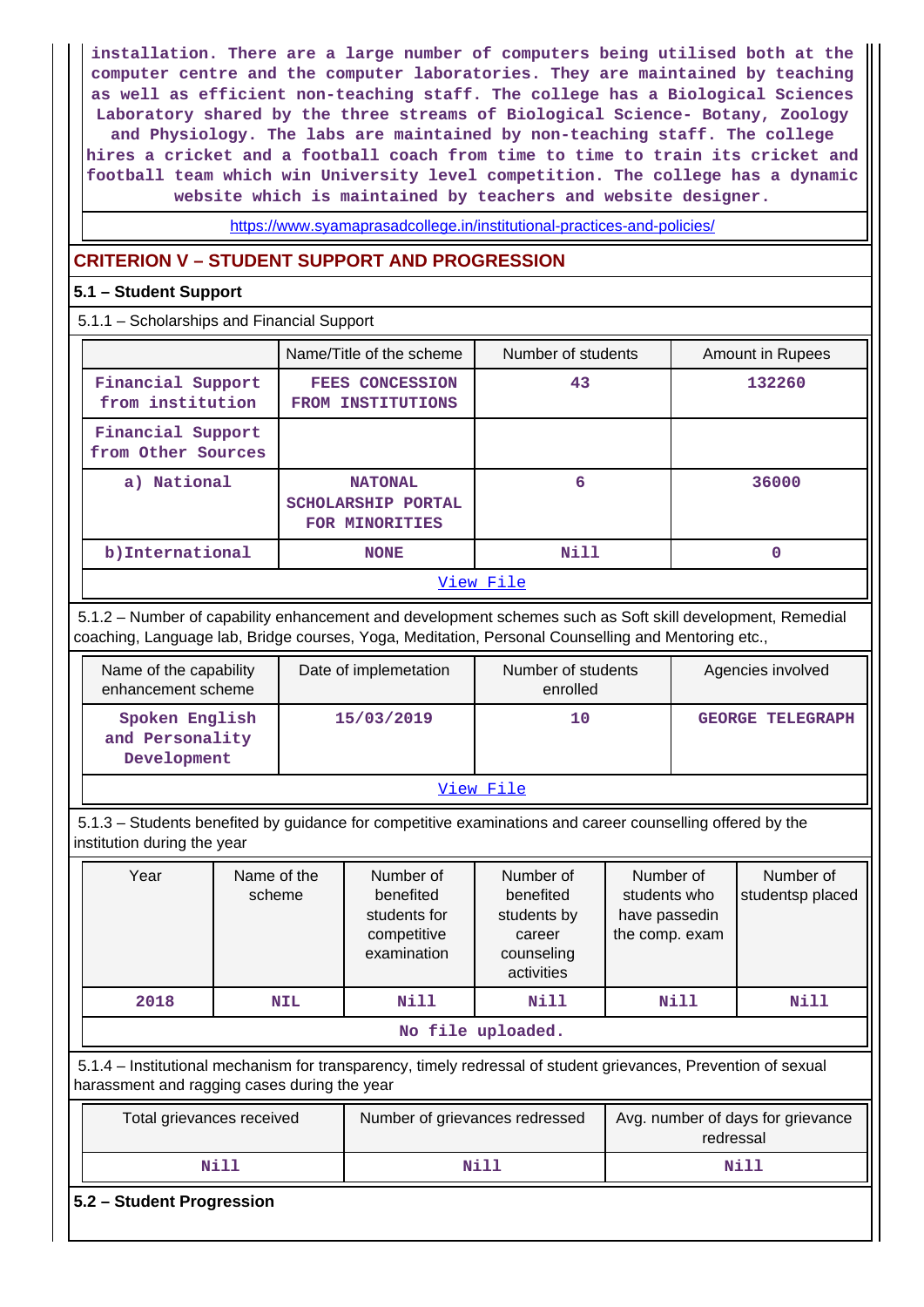|                                                                                                                                                                                        | 5.2.1 - Details of campus placement during the year                                                                 |                              |                                                        |                               |                                     |     |                                       |                                     |  |
|----------------------------------------------------------------------------------------------------------------------------------------------------------------------------------------|---------------------------------------------------------------------------------------------------------------------|------------------------------|--------------------------------------------------------|-------------------------------|-------------------------------------|-----|---------------------------------------|-------------------------------------|--|
|                                                                                                                                                                                        | On campus                                                                                                           |                              |                                                        |                               |                                     |     | Off campus                            |                                     |  |
| Nameof<br>organizations<br>visited                                                                                                                                                     | Number of<br>students<br>participated                                                                               | Number of<br>stduents placed |                                                        |                               | Nameof<br>organizations<br>visited  |     | Number of<br>students<br>participated | Number of<br>stduents placed        |  |
| <b>NIL</b>                                                                                                                                                                             | Nill                                                                                                                | <b>Nill</b>                  |                                                        |                               | <b>NIL</b>                          |     | Nill                                  | Nill                                |  |
|                                                                                                                                                                                        |                                                                                                                     |                              | No file uploaded.                                      |                               |                                     |     |                                       |                                     |  |
|                                                                                                                                                                                        | 5.2.2 - Student progression to higher education in percentage during the year                                       |                              |                                                        |                               |                                     |     |                                       |                                     |  |
| Year                                                                                                                                                                                   | Number of<br>students<br>enrolling into<br>higher education                                                         | Programme<br>graduated from  |                                                        |                               | Depratment<br>graduated from        |     | Name of<br>institution joined         | Name of<br>programme<br>admitted to |  |
| 2018                                                                                                                                                                                   | 6                                                                                                                   | B.SC                         |                                                        |                               | <b>GEOGRAPHY</b>                    |     | <b>CALCUTTA</b><br><b>UNIVERSITY</b>  | M.SC                                |  |
| 2018                                                                                                                                                                                   | $\overline{a}$                                                                                                      | <b>B.A.</b>                  |                                                        | <b>EDUCATION</b>              |                                     |     | <b>CALCUTTA</b><br><b>UNIVERSITTY</b> | M.A.                                |  |
| 2018                                                                                                                                                                                   | $\mathbf 1$                                                                                                         | B.A.                         |                                                        |                               | <b>EDUCATION</b>                    |     | <b>CALCUTTA</b><br><b>UNIVERSITY</b>  | DL.ED                               |  |
|                                                                                                                                                                                        |                                                                                                                     |                              |                                                        | View File                     |                                     |     |                                       |                                     |  |
| 5.2.3 - Students qualifying in state/ national/ international level examinations during the year<br>(eg:NET/SET/SLET/GATE/GMAT/CAT/GRE/TOFEL/Civil Services/State Government Services) |                                                                                                                     |                              |                                                        |                               |                                     |     |                                       |                                     |  |
|                                                                                                                                                                                        | Number of students selected/ qualifying<br><b>Items</b>                                                             |                              |                                                        |                               |                                     |     |                                       |                                     |  |
|                                                                                                                                                                                        | Civil Services                                                                                                      |                              |                                                        |                               |                                     |     | $\overline{\mathbf{2}}$               |                                     |  |
|                                                                                                                                                                                        | Any Other                                                                                                           |                              |                                                        |                               |                                     |     | 4                                     |                                     |  |
|                                                                                                                                                                                        |                                                                                                                     |                              |                                                        | View File                     |                                     |     |                                       |                                     |  |
|                                                                                                                                                                                        | 5.2.4 – Sports and cultural activities / competitions organised at the institution level during the year            |                              |                                                        |                               |                                     |     |                                       |                                     |  |
|                                                                                                                                                                                        | Activity                                                                                                            |                              | Level                                                  | <b>Number of Participants</b> |                                     |     |                                       |                                     |  |
|                                                                                                                                                                                        | INTERNATIONAL MOTHER<br>TONGUE DAY AND BLOOD<br><b>DONATION</b>                                                     |                              |                                                        | <b>INTERCOLLEGE</b>           |                                     | 300 |                                       |                                     |  |
|                                                                                                                                                                                        | <b>SARASWATI PUJA</b>                                                                                               |                              |                                                        | <b>INTRACOLLEGE</b>           |                                     |     |                                       | 300                                 |  |
|                                                                                                                                                                                        | <b>COLLEGE FEST SPARDHA</b>                                                                                         |                              | <b>INTERCOLLEGESTUDENT</b>                             |                               |                                     |     |                                       | 500                                 |  |
|                                                                                                                                                                                        | IFTAR PARTY                                                                                                         |                              | <b>COLLEGE STUDENTS AND</b><br><b>OUTSIDE INVITEES</b> |                               |                                     |     |                                       | 400                                 |  |
|                                                                                                                                                                                        | <b>COLLEGE SPORTS</b>                                                                                               |                              | <b>COLLEGE LEVEL</b>                                   |                               |                                     |     |                                       | 500                                 |  |
|                                                                                                                                                                                        |                                                                                                                     |                              |                                                        | View File                     |                                     |     |                                       |                                     |  |
| 5.3 - Student Participation and Activities                                                                                                                                             |                                                                                                                     |                              |                                                        |                               |                                     |     |                                       |                                     |  |
| level (award for a team event should be counted as one)                                                                                                                                | 5.3.1 – Number of awards/medals for outstanding performance in sports/cultural activities at national/international |                              |                                                        |                               |                                     |     |                                       |                                     |  |
| Year                                                                                                                                                                                   | Name of the<br>award/medal                                                                                          | National/<br>Internaional    | Number of<br>awards for<br>Sports                      |                               | Number of<br>awards for<br>Cultural |     | Student ID<br>number                  | Name of the<br>student              |  |
| 2018                                                                                                                                                                                   | <b>NIL</b>                                                                                                          | National                     |                                                        | Nill                          | Nill                                |     | $\mathbf 0$                           | <b>NIL</b>                          |  |
|                                                                                                                                                                                        |                                                                                                                     |                              | No file uploaded.                                      |                               |                                     |     |                                       |                                     |  |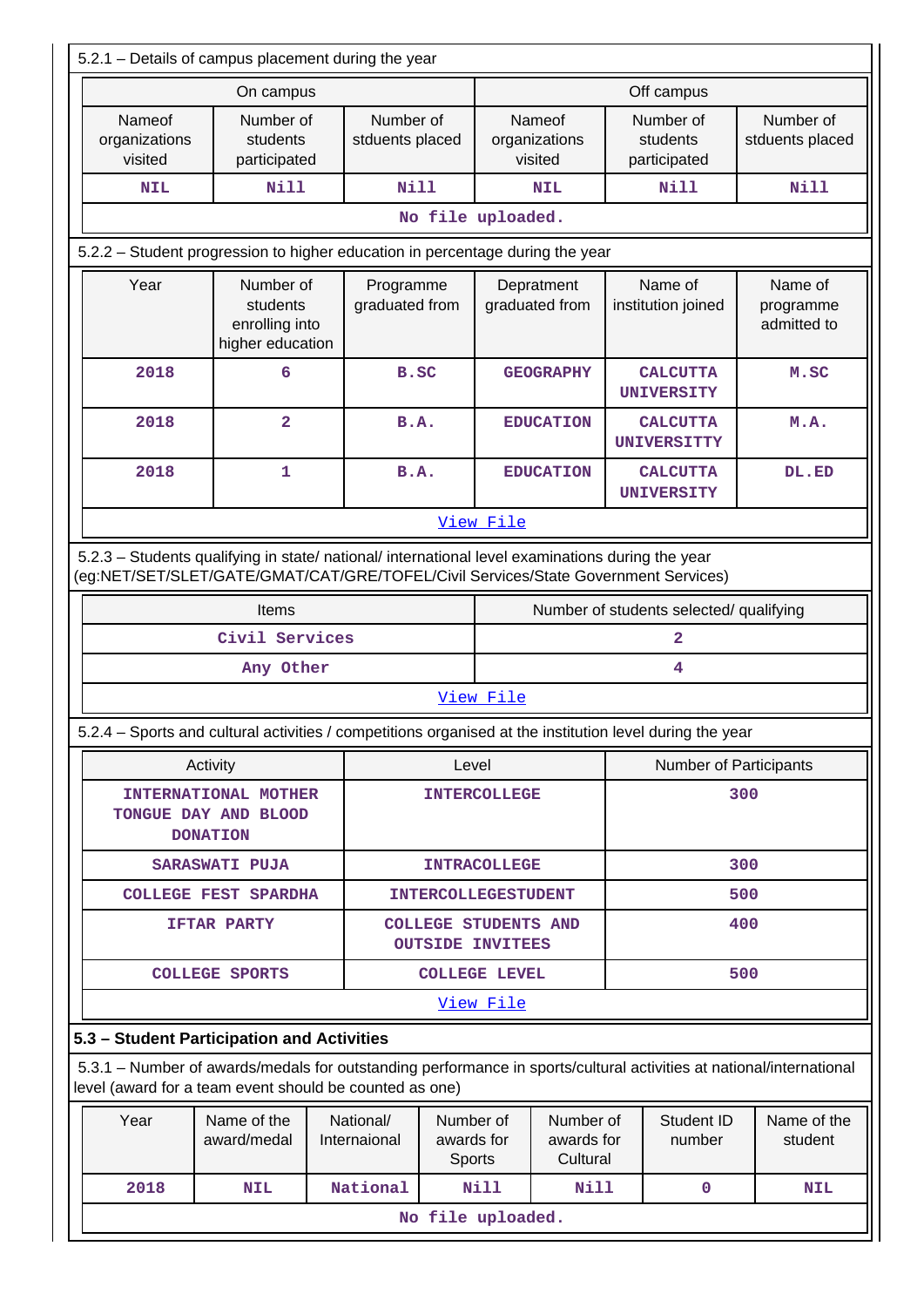5.3.2 – Activity of Student Council & representation of students on academic & administrative bodies/committees of the institution (maximum 500 words)

 **SYAMAPRASAD College has an elected Students' Union. The Syamaprasad College Students Union actively takes part and organises various cultural and sports events along with the help of college teaching and non-teaching staff. Through out the year the students organised several events, both cultural and sports.Thus students with the support of the college authority and teaching and non-teaching staff organised the annual sports, Saraswati Puja which is always based on a theme, an Iftaar party during the month of Ramadan,the International Mother tongue day when a huge blood donation campt is organised where students, teachers and non-teaching staff donate blood. They organised a welcome ceremony for the freshers. In this all staff of college and new students participate. The college Fest Spardha was also organised by them. This was a three day festival which inculuded cultural activities like debates, music competition, quiz, making alpana and Rangoli etc. The three days extravaganza ended with a**

**cultural programme by a renowned singer.**

#### **5.4 – Alumni Engagement**

5.4.1 – Whether the institution has registered Alumni Association?

 **No**

5.4.2 – No. of enrolled Alumni:

**0**

5.4.3 – Alumni contribution during the year (in Rupees) :

**0**

5.4.4 – Meetings/activities organized by Alumni Association :

### **NIL**

### **CRITERION VI – GOVERNANCE, LEADERSHIP AND MANAGEMENT**

#### **6.1 – Institutional Vision and Leadership**

 6.1.1 – Mention two practices of decentralization and participative management during the last year (maximum 500 words)

 **The college provides functional autonomy to various levels of administration and personnel. The Vice-principal now heads the institution, with the Principal being on lien. The Vice-Principal is the secretary of the Governing body and has the independence to appoint various committees. The college has several committees to look after various aspects of academic and cultural fields. The committees include Academic sub-committee, Library committee, Service book committee, Teacher welfare, Routine committee etc. For all academic activities each academic department is given responsibility and the independence to finalize strategies for student progress and teaching schedules. The department is allowed draw up its internal schedules while keeping in compliance with the college central schedule. The administration has also decentralized work through the creation of committees which hold their own meetings and decide on strategies for the particular area. The college thus has an Academic Committee to look after all aspects of academics and curriculum. There is also a routine committee to prepare the routine and academic calendar, an examination committee to conduct examinations. Each of these committees has a convenor and members from the teaching and non-teaching staff. The committee convenors are decide by the IQAC and the head of the Institution. The convenor is then free**

**to select the members of the committee and form the committee. Moreover the**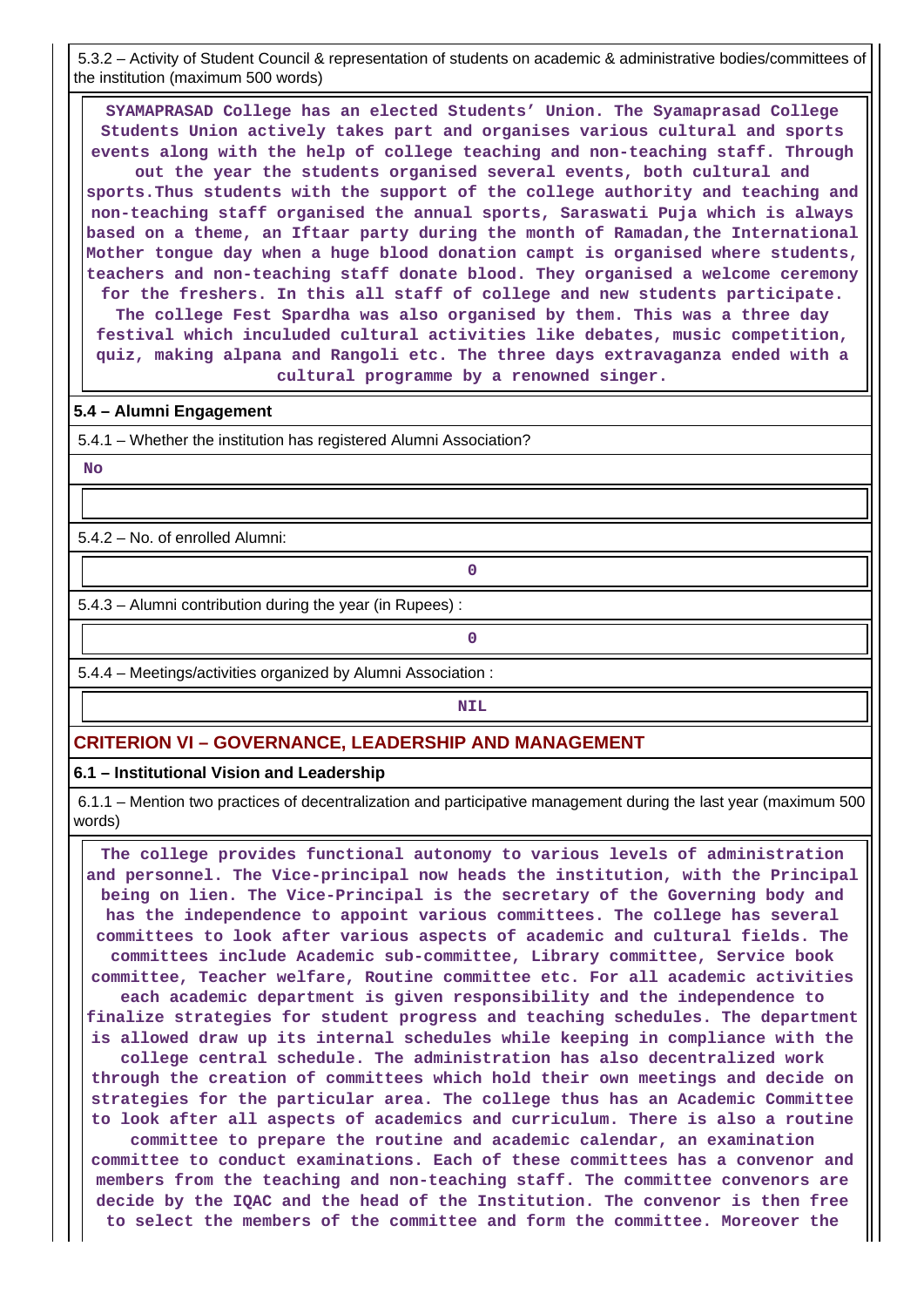**IQAC, as per the latest NAAC guidelines inducts a regular student as part of the committee who then participates in IQAC meetings and gives his suggestions. Every year the composition of the committees is changed in order to allow all teachers to perform different functions. The Teachers' Council also has a lot of autonomous powers to address issues and take decisions. The students union is actively engaged in organising College Fests and sportive events importance throughout the year. Members of the college football team and cricket team are chosen through a process of selection. The college also has cells and clubs like the Environment Club and the NSS who come together to organise various activities and events. There are also the anti-ragging committee, the Internal Complaints Committee.**

6.1.2 – Does the institution have a Management Information System (MIS)?

#### **Partial**

### **6.2 – Strategy Development and Deployment**

6.2.1 – Quality improvement strategies adopted by the institution for each of the following (with in 100 words each):

| <b>Strategy Type</b>       | Details                                                                                                                                                                                                                                                                                                                                                                                                                                                                                                                                  |
|----------------------------|------------------------------------------------------------------------------------------------------------------------------------------------------------------------------------------------------------------------------------------------------------------------------------------------------------------------------------------------------------------------------------------------------------------------------------------------------------------------------------------------------------------------------------------|
| Research and Development   | The college encourages teachers to<br>attend seminars, apply for projects and<br>present papers as well as publish in<br>journals. The college has published its<br>own e-book on environmental issues<br>which is available on its website                                                                                                                                                                                                                                                                                              |
| Examination and Evaluation | The college has a standing<br>examination committee which holds and<br>conducts both University examination<br>according to the schedule set up by the<br>University as well as tutorial and<br>Internal assessment examinations.<br>Besides University exams each<br>department holds evaluative exercises<br>which may be oral, written or<br>presentations on topics.                                                                                                                                                                 |
| Curriculum Development     | The instituion follows the curriculum<br>set up by the affiliating University<br>which is the Calcutta University.<br>However there is a well defined routine<br>and departments draw up their own<br>academic calendar and ensure that<br>curriculum delivery is done on time.                                                                                                                                                                                                                                                          |
| Teaching and Learning      | All the classrooms are equipped with<br>basic amenities such as<br>blackboard/white board. There are smart<br>boards, projectors and internet<br>available for learning through youtube.<br>IQAC organised a workshop on the use of<br>ICT in teaching learning and<br>Administration. The college encourages<br>its faculty members to organised talks,<br>lectures seminars etc for the<br>enrichment of students. The college<br>also spent a substantial amount on the<br>setting up of laboratories for the bio-<br>science stream. |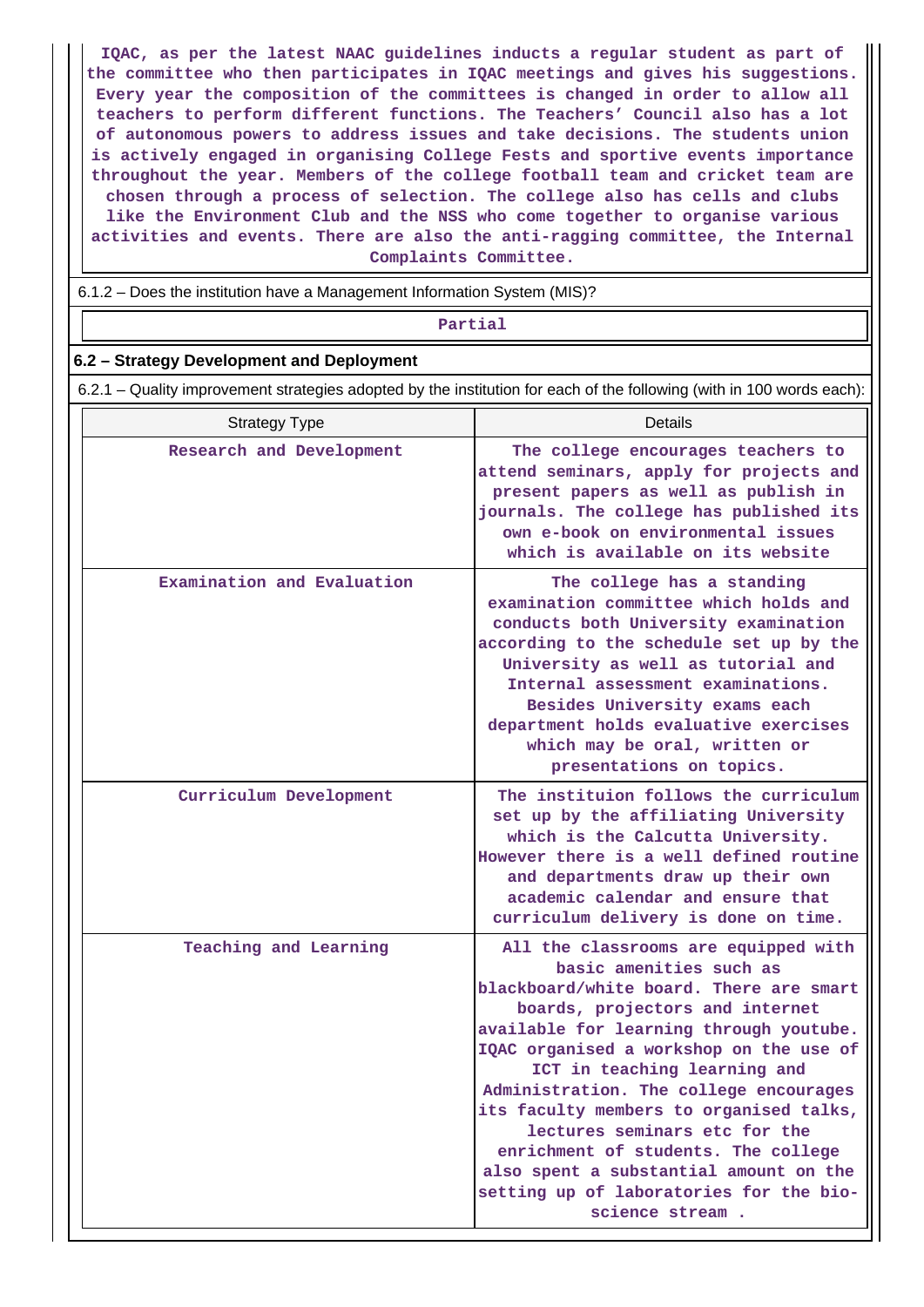| 6.2.2 - Implementation of e-governance in areas of operations:                                                                                                 |                                                                                                                                                         |                                                                                                                                                                                                                                                                                                                                                           |                                                                                                                                                                              |                                                                             |                   |  |  |
|----------------------------------------------------------------------------------------------------------------------------------------------------------------|---------------------------------------------------------------------------------------------------------------------------------------------------------|-----------------------------------------------------------------------------------------------------------------------------------------------------------------------------------------------------------------------------------------------------------------------------------------------------------------------------------------------------------|------------------------------------------------------------------------------------------------------------------------------------------------------------------------------|-----------------------------------------------------------------------------|-------------------|--|--|
|                                                                                                                                                                | E-governace area                                                                                                                                        |                                                                                                                                                                                                                                                                                                                                                           |                                                                                                                                                                              | <b>Details</b>                                                              |                   |  |  |
| Student Admission and Support                                                                                                                                  |                                                                                                                                                         | The admission process is competely<br>online. The college has a dynamic<br>websites through which candidates can<br>access the admission portal. Both new<br>admissions and semesterwise admission<br>are done through the college portal.<br>All data is maintained through excel<br>files and can be easily accessed for<br>upload or any other purpose |                                                                                                                                                                              |                                                                             |                   |  |  |
|                                                                                                                                                                | Administration                                                                                                                                          |                                                                                                                                                                                                                                                                                                                                                           | All receipt of admission fees is done<br>online. all announcements regardinng<br>commencement of session, admission<br>generation of roll sheets is done<br>through website. |                                                                             |                   |  |  |
| Examination                                                                                                                                                    |                                                                                                                                                         |                                                                                                                                                                                                                                                                                                                                                           | All marks for Internal assessment and<br>tutorial examinations is uploaded<br>online. All announcements regarding<br>examinations are also made through the<br>website.      |                                                                             |                   |  |  |
| Finance and Accounts<br>All admissions related payments are<br>made online, Thge college also maitains<br>soft copies of excel files of all<br>financial data. |                                                                                                                                                         |                                                                                                                                                                                                                                                                                                                                                           |                                                                                                                                                                              |                                                                             |                   |  |  |
| 6.3 - Faculty Empowerment Strategies                                                                                                                           |                                                                                                                                                         |                                                                                                                                                                                                                                                                                                                                                           |                                                                                                                                                                              |                                                                             |                   |  |  |
|                                                                                                                                                                | 6.3.1 - Teachers provided with financial support to attend conferences / workshops and towards membership fee<br>of professional bodies during the year |                                                                                                                                                                                                                                                                                                                                                           |                                                                                                                                                                              |                                                                             |                   |  |  |
| Year                                                                                                                                                           | Name of Teacher                                                                                                                                         | Name of conference/<br>workshop attended<br>for which financial<br>support provided                                                                                                                                                                                                                                                                       |                                                                                                                                                                              | Name of the<br>professional body for<br>which membership<br>fee is provided | Amount of support |  |  |
| 2019                                                                                                                                                           | <b>NIL</b>                                                                                                                                              |                                                                                                                                                                                                                                                                                                                                                           | <b>NIL</b>                                                                                                                                                                   | <b>NIL</b>                                                                  | Nill              |  |  |

 6.3.2 – Number of professional development / administrative training programmes organized by the College for teaching and non teaching staff during the year

 **2018 NIL NIL NIL Nill No file uploaded.**

| Year | Title of the<br>professional<br>development<br>programme<br>organised for<br>teaching staff | Title of the<br>administrative<br>training<br>programme<br>organised for<br>non-teaching<br>staff | From date  | To Date    | Number of<br>participants<br>(Teaching<br>staff) | Number of<br>participants<br>(non-teaching<br>staff) |
|------|---------------------------------------------------------------------------------------------|---------------------------------------------------------------------------------------------------|------------|------------|--------------------------------------------------|------------------------------------------------------|
| 2018 | Workshop<br>on use of<br>ICT in<br>teaching,<br>learnign<br>and Admini<br>stration          | Workshop<br>on use of<br>ICT in<br>teaching,<br>learnign<br>and Admini<br>stration                | 22/09/2018 | 22/09/2018 | 30                                               | 10                                                   |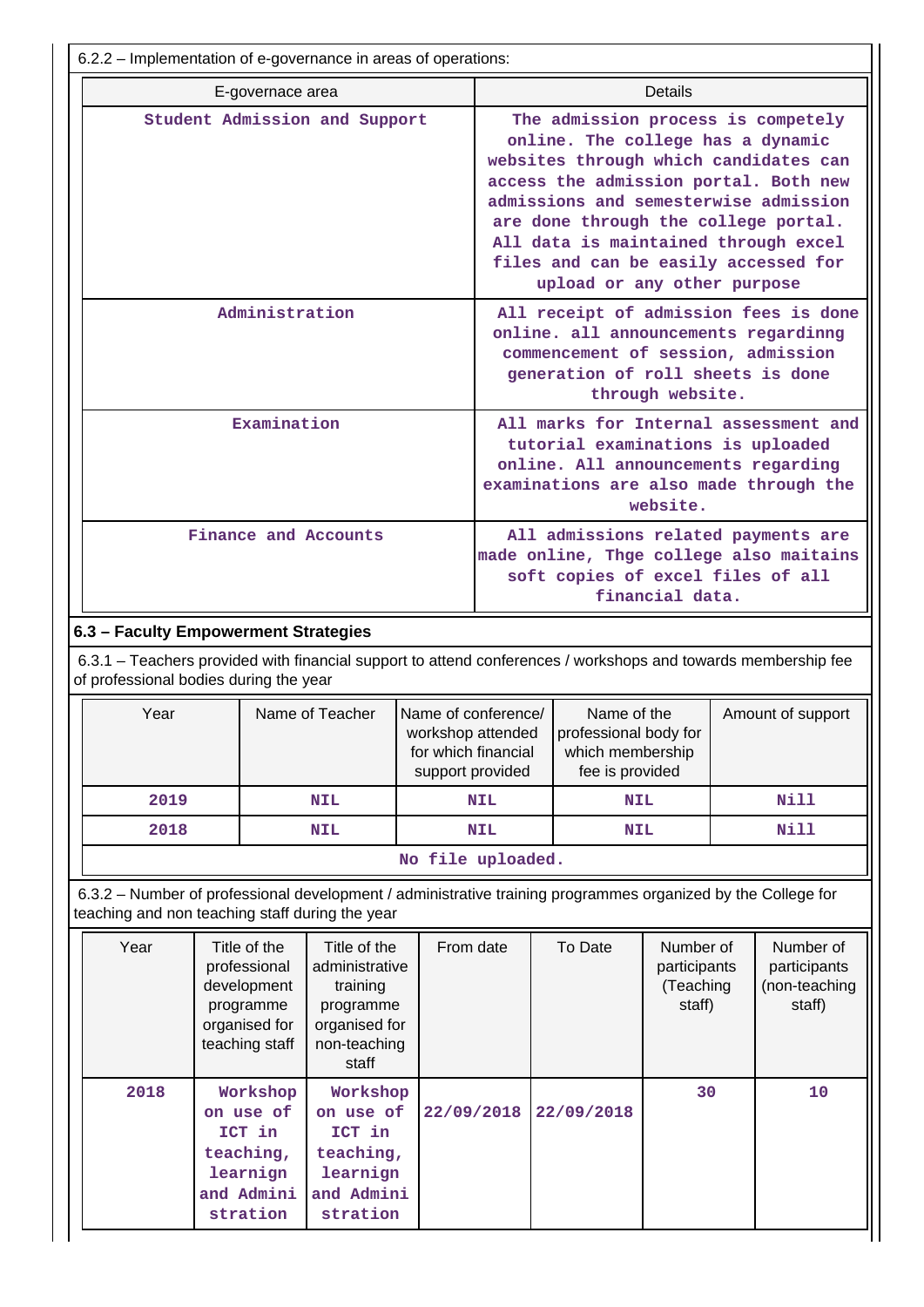|                                                                                                                                                                                            |                                                                  |                  |                               | View File         |            |            |          |                  |
|--------------------------------------------------------------------------------------------------------------------------------------------------------------------------------------------|------------------------------------------------------------------|------------------|-------------------------------|-------------------|------------|------------|----------|------------------|
| 6.3.3 - No. of teachers attending professional development programmes, viz., Orientation Programme, Refresher<br>Course, Short Term Course, Faculty Development Programmes during the year |                                                                  |                  |                               |                   |            |            |          |                  |
| Title of the<br>professional<br>development<br>programme                                                                                                                                   | Number of teachers<br>who attended                               |                  |                               | From Date         |            | To date    |          | Duration         |
| <b>REFRESHER</b><br><b>COURSE</b>                                                                                                                                                          | 1                                                                |                  |                               | 05/06/2019        |            | 27/06/2019 |          | 22               |
| <b>REFRESHER</b><br><b>COURSE</b>                                                                                                                                                          | 1                                                                |                  |                               | 04/01/2019        |            | 17/01/2019 |          | 22               |
| <b>REFRESHER</b><br><b>COURSE</b>                                                                                                                                                          | 1                                                                |                  |                               | 04/09/2018        |            | 25/09/2018 |          | 22               |
| <b>WORKSHOP</b>                                                                                                                                                                            | $\mathbf{1}$                                                     |                  |                               | 22/09/2018        |            | 22/09/2018 |          | $\mathbf{1}$     |
| <b>WORKSHOP</b>                                                                                                                                                                            | $\mathbf{1}$                                                     |                  |                               | 04/06/2019        |            | 04/06/2019 |          | 1                |
| <b>WORKSHOP</b>                                                                                                                                                                            | 1                                                                |                  |                               | 02/05/2019        |            | 02/05/2019 |          | 1                |
| <b>WORKSHOP</b>                                                                                                                                                                            | 1                                                                |                  |                               | 31/07/2018        |            | 04/08/2018 |          | 6                |
|                                                                                                                                                                                            |                                                                  |                  |                               | View File         |            |            |          |                  |
| 6.3.4 - Faculty and Staff recruitment (no. for permanent recruitment):                                                                                                                     |                                                                  |                  |                               |                   |            |            |          |                  |
| Teaching<br>Non-teaching                                                                                                                                                                   |                                                                  |                  |                               |                   |            |            |          |                  |
| Permanent                                                                                                                                                                                  |                                                                  | <b>Full Time</b> |                               |                   |            | Permanent  |          | <b>Full Time</b> |
| 1                                                                                                                                                                                          |                                                                  | 1                |                               |                   | Nill       | Nill       |          |                  |
| $6.3.5$ – Welfare schemes for                                                                                                                                                              |                                                                  |                  |                               |                   |            |            |          |                  |
| Teaching<br>Non-teaching<br><b>Students</b>                                                                                                                                                |                                                                  |                  |                               |                   |            |            |          |                  |
| <b>NIL</b>                                                                                                                                                                                 |                                                                  |                  |                               | <b>NIL</b>        | <b>NIL</b> |            |          |                  |
| 6.4 - Financial Management and Resource Mobilization                                                                                                                                       |                                                                  |                  |                               |                   |            |            |          |                  |
| 6.4.1 – Institution conducts internal and external financial audits regularly (with in 100 words each)                                                                                     |                                                                  |                  |                               |                   |            |            |          |                  |
| The institution has conducted both internal and external audit upto 2016--2017.                                                                                                            | The internal audits for the years 2017-18, 20018-19 is underway. |                  |                               |                   |            |            |          |                  |
| 6.4.2 – Funds / Grants received from management, non-government bodies, individuals, philanthropies during the<br>year(not covered in Criterion III)                                       |                                                                  |                  |                               |                   |            |            |          |                  |
| Name of the non government<br>funding agencies /individuals                                                                                                                                |                                                                  |                  | Funds/ Grnats received in Rs. |                   |            |            |          | Purpose          |
| <b>NIL</b>                                                                                                                                                                                 |                                                                  |                  | $\mathbf 0$                   |                   |            | <b>NIL</b> |          |                  |
|                                                                                                                                                                                            |                                                                  |                  |                               | No file uploaded. |            |            |          |                  |
| 6.4.3 - Total corpus fund generated                                                                                                                                                        |                                                                  |                  |                               |                   |            |            |          |                  |
|                                                                                                                                                                                            |                                                                  |                  | 0                             |                   |            |            |          |                  |
| 6.5 - Internal Quality Assurance System                                                                                                                                                    |                                                                  |                  |                               |                   |            |            |          |                  |
| 6.5.1 - Whether Academic and Administrative Audit (AAA) has been done?                                                                                                                     |                                                                  |                  |                               |                   |            |            |          |                  |
| <b>Audit Type</b>                                                                                                                                                                          |                                                                  | External         |                               |                   |            |            | Internal |                  |
|                                                                                                                                                                                            | Yes/No                                                           |                  | Agency                        |                   |            | Yes/No     |          | Authority        |
|                                                                                                                                                                                            |                                                                  |                  |                               |                   |            |            |          |                  |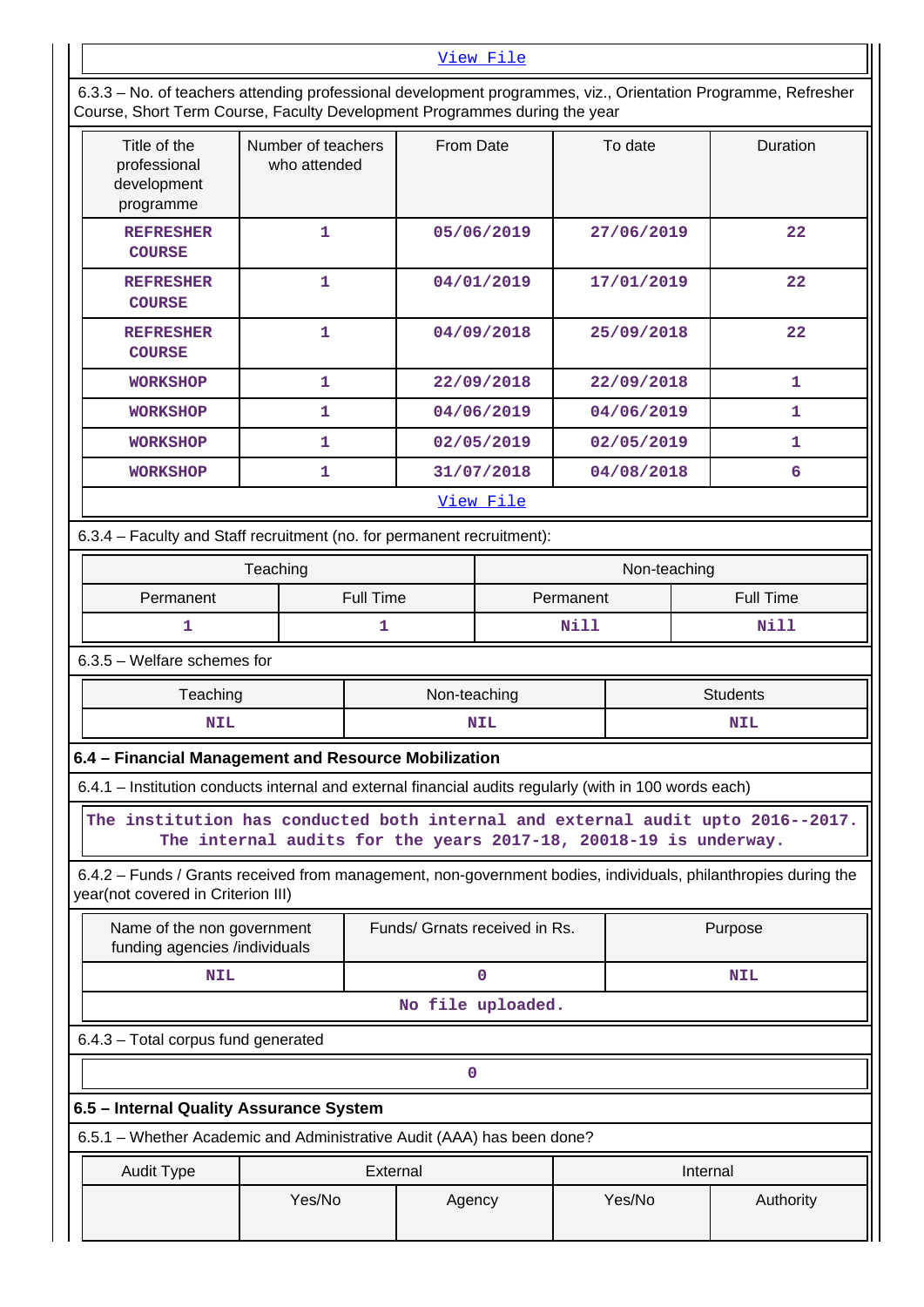| Academic                                                                                                                                                                                                                                                                                                                                                                                                                                                                                                               | <b>No</b>                                                                                                   |             | Nill                       |                      |                                     | <b>No</b>          | <b>Nill</b>               |  |  |
|------------------------------------------------------------------------------------------------------------------------------------------------------------------------------------------------------------------------------------------------------------------------------------------------------------------------------------------------------------------------------------------------------------------------------------------------------------------------------------------------------------------------|-------------------------------------------------------------------------------------------------------------|-------------|----------------------------|----------------------|-------------------------------------|--------------------|---------------------------|--|--|
| Administrative                                                                                                                                                                                                                                                                                                                                                                                                                                                                                                         | <b>No</b>                                                                                                   |             |                            | <b>Nill</b>          |                                     | <b>No</b>          | <b>Nill</b>               |  |  |
| 6.5.2 – Activities and support from the Parent – Teacher Association (at least three)                                                                                                                                                                                                                                                                                                                                                                                                                                  |                                                                                                             |             |                            |                      |                                     |                    |                           |  |  |
| <b>NIL</b>                                                                                                                                                                                                                                                                                                                                                                                                                                                                                                             |                                                                                                             |             |                            |                      |                                     |                    |                           |  |  |
| 6.5.3 – Development programmes for support staff (at least three)                                                                                                                                                                                                                                                                                                                                                                                                                                                      |                                                                                                             |             |                            |                      |                                     |                    |                           |  |  |
| <b>NIL</b>                                                                                                                                                                                                                                                                                                                                                                                                                                                                                                             |                                                                                                             |             |                            |                      |                                     |                    |                           |  |  |
| 6.5.4 - Post Accreditation initiative(s) (mention at least three)                                                                                                                                                                                                                                                                                                                                                                                                                                                      |                                                                                                             |             |                            |                      |                                     |                    |                           |  |  |
| 1. The college has undertaken the initiative to expand the campus. It has<br>bought a building which is in the process of renovation in order to generate<br>spacee for new courses. 2. The college has also undertaken the initiative to<br>move towards e-governance. Online admission has been put successfully into<br>place. 3. The college has also completed its environmental audit and taken<br>steps towards creation of environmental awareness through the strengthening of<br>environmental cell and club |                                                                                                             |             |                            |                      |                                     |                    |                           |  |  |
|                                                                                                                                                                                                                                                                                                                                                                                                                                                                                                                        | 6.5.5 - Internal Quality Assurance System Details                                                           |             |                            |                      |                                     |                    |                           |  |  |
|                                                                                                                                                                                                                                                                                                                                                                                                                                                                                                                        | a) Submission of Data for AISHE portal                                                                      |             |                            |                      |                                     | Yes                |                           |  |  |
|                                                                                                                                                                                                                                                                                                                                                                                                                                                                                                                        | b) Participation in NIRF                                                                                    |             |                            |                      |                                     | <b>No</b>          |                           |  |  |
|                                                                                                                                                                                                                                                                                                                                                                                                                                                                                                                        | c)ISO certification                                                                                         |             |                            |                      |                                     | <b>No</b>          |                           |  |  |
| d)NBA or any other quality audit<br>No                                                                                                                                                                                                                                                                                                                                                                                                                                                                                 |                                                                                                             |             |                            |                      |                                     |                    |                           |  |  |
| 6.5.6 - Number of Quality Initiatives undertaken during the year                                                                                                                                                                                                                                                                                                                                                                                                                                                       |                                                                                                             |             |                            |                      |                                     |                    |                           |  |  |
| Year                                                                                                                                                                                                                                                                                                                                                                                                                                                                                                                   | Name of quality<br>initiative by IQAC                                                                       |             | Date of<br>conducting IQAC | <b>Duration From</b> |                                     | <b>Duration To</b> | Number of<br>participants |  |  |
| 2018                                                                                                                                                                                                                                                                                                                                                                                                                                                                                                                   | ICT use<br>enhancment                                                                                       |             | 22/09/2018                 | 22/09/2018           |                                     | 22/09/2018         | 40                        |  |  |
| 2019                                                                                                                                                                                                                                                                                                                                                                                                                                                                                                                   | <b>AISHE</b><br><b>UPLOAD</b>                                                                               |             | 26/02/2019                 | 26/02/2019           |                                     | 26/02/2019         | 30                        |  |  |
| 2018                                                                                                                                                                                                                                                                                                                                                                                                                                                                                                                   | DAY OF<br>GIRL CHILD.                                                                                       |             | 11/10/2018                 | 11/10/2018           |                                     | 11/10/2018         | 50                        |  |  |
| 2018                                                                                                                                                                                                                                                                                                                                                                                                                                                                                                                   | Implementa<br>tion of CBCS<br>Humanities<br>and Science<br>Stream                                           |             | 09/07/2018                 | 09/07/2018           |                                     | 30/06/2019         | 560                       |  |  |
| 2019                                                                                                                                                                                                                                                                                                                                                                                                                                                                                                                   | Completion<br>of<br>Environment<br>audit                                                                    |             | 15/03/2019                 | 15/02/2019           |                                     | 15/03/2019         | 20                        |  |  |
|                                                                                                                                                                                                                                                                                                                                                                                                                                                                                                                        |                                                                                                             |             |                            | View File            |                                     |                    |                           |  |  |
|                                                                                                                                                                                                                                                                                                                                                                                                                                                                                                                        | <b>CRITERION VII - INSTITUTIONAL VALUES AND BEST PRACTICES</b>                                              |             |                            |                      |                                     |                    |                           |  |  |
|                                                                                                                                                                                                                                                                                                                                                                                                                                                                                                                        | 7.1 - Institutional Values and Social Responsibilities                                                      |             |                            |                      |                                     |                    |                           |  |  |
| year)                                                                                                                                                                                                                                                                                                                                                                                                                                                                                                                  | 7.1.1 – Gender Equity (Number of gender equity promotion programmes organized by the institution during the |             |                            |                      |                                     |                    |                           |  |  |
| Title of the<br>programme                                                                                                                                                                                                                                                                                                                                                                                                                                                                                              |                                                                                                             | Period from |                            |                      | Period To<br>Number of Participants |                    |                           |  |  |
|                                                                                                                                                                                                                                                                                                                                                                                                                                                                                                                        |                                                                                                             |             |                            |                      |                                     |                    |                           |  |  |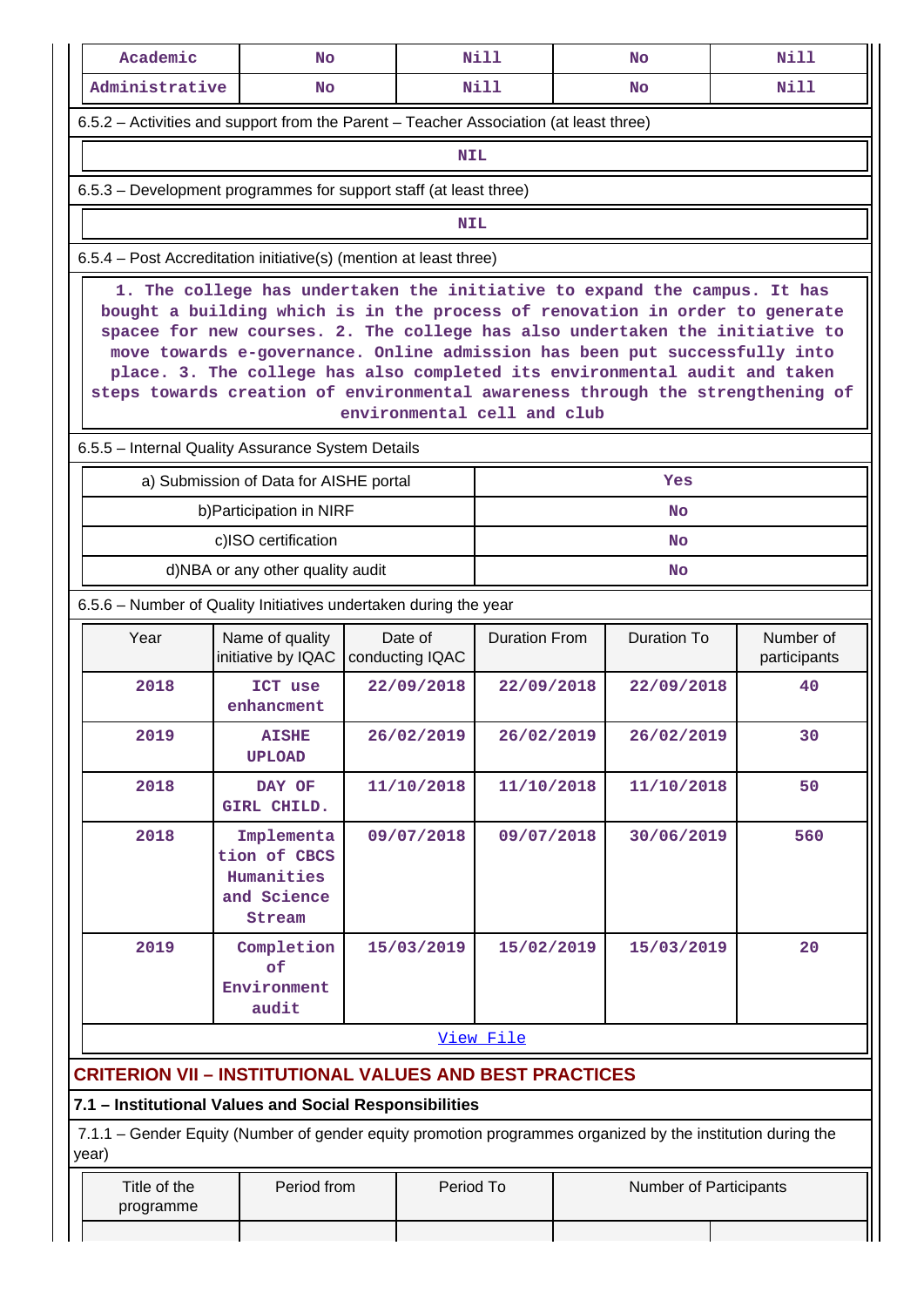|                                                                                                                                                                                                                                                                                                                                                                                                                                                                                                |                                                                                             |                                                                                                   |  |                     |                 |    | Female                |                                                                | Male                                                |
|------------------------------------------------------------------------------------------------------------------------------------------------------------------------------------------------------------------------------------------------------------------------------------------------------------------------------------------------------------------------------------------------------------------------------------------------------------------------------------------------|---------------------------------------------------------------------------------------------|---------------------------------------------------------------------------------------------------|--|---------------------|-----------------|----|-----------------------|----------------------------------------------------------------|-----------------------------------------------------|
| <b>GIRL CHILD</b><br><b>AWARENESS DAY</b>                                                                                                                                                                                                                                                                                                                                                                                                                                                      |                                                                                             | 11/10/2018                                                                                        |  |                     | 11/10/2018      | 30 |                       |                                                                | 20                                                  |
| 7.1.2 - Environmental Consciousness and Sustainability/Alternate Energy initiatives such as:                                                                                                                                                                                                                                                                                                                                                                                                   |                                                                                             |                                                                                                   |  |                     |                 |    |                       |                                                                |                                                     |
| Percentage of power requirement of the University met by the renewable energy sources                                                                                                                                                                                                                                                                                                                                                                                                          |                                                                                             |                                                                                                   |  |                     |                 |    |                       |                                                                |                                                     |
| Environmental audit was done by external agency. The campus also undertook<br>plantation of tree. A number of bulbs were replaced by LED bulbs. The college<br>has put up signages such as plastic-free campus, go-green, save-water to create<br>environmental consciousness. The college also organised a poster competition on<br>environmental awareness. As part of their curriculum students undertake<br>projects on environmental aspects for their Environmental Science curriculuum. |                                                                                             |                                                                                                   |  |                     |                 |    |                       |                                                                |                                                     |
| 7.1.3 - Differently abled (Divyangjan) friendliness                                                                                                                                                                                                                                                                                                                                                                                                                                            |                                                                                             |                                                                                                   |  |                     |                 |    |                       |                                                                |                                                     |
|                                                                                                                                                                                                                                                                                                                                                                                                                                                                                                | Item facilities                                                                             |                                                                                                   |  | Yes/No              |                 |    |                       | Number of beneficiaries                                        |                                                     |
|                                                                                                                                                                                                                                                                                                                                                                                                                                                                                                | Provision for lift                                                                          |                                                                                                   |  |                     | Yes             |    |                       | 2                                                              |                                                     |
| 7.1.4 – Inclusion and Situatedness                                                                                                                                                                                                                                                                                                                                                                                                                                                             |                                                                                             |                                                                                                   |  |                     |                 |    |                       |                                                                |                                                     |
| Year                                                                                                                                                                                                                                                                                                                                                                                                                                                                                           | Number of<br>initiatives to<br>address<br>locational<br>advantages<br>and disadva<br>ntages | Number of<br>initiatives<br>taken to<br>engage with<br>and<br>contribute to<br>local<br>community |  | Date                | <b>Duration</b> |    | Name of<br>initiative | <b>Issues</b><br>addressed                                     | Number of<br>participating<br>students<br>and staff |
| 2019                                                                                                                                                                                                                                                                                                                                                                                                                                                                                           | Nill                                                                                        | 1.                                                                                                |  | 21/01/2<br>019      | 7               |    | Seven<br>Days Camp    | Health,<br><b>HIV</b> aware<br>ness,<br>Survey of<br>locality, | 50                                                  |
| 2018<br>Nill<br>1<br>11/10/2<br>1<br>DAY OF<br>50<br>018<br><b>GIRL</b><br>Awareness<br><b>CHIHLD</b><br>Camp for<br><b>local</b><br>people<br>about imp<br>ortance<br>and<br>safety of<br>girl<br>child.<br>Campaign<br>carried<br>out in<br>campusfor<br>womens em<br>powerment                                                                                                                                                                                                              |                                                                                             |                                                                                                   |  |                     |                 |    |                       |                                                                |                                                     |
|                                                                                                                                                                                                                                                                                                                                                                                                                                                                                                |                                                                                             |                                                                                                   |  |                     | View File       |    |                       |                                                                |                                                     |
| 7.1.5 - Human Values and Professional Ethics Code of conduct (handbooks) for various stakeholders                                                                                                                                                                                                                                                                                                                                                                                              |                                                                                             |                                                                                                   |  |                     |                 |    |                       |                                                                |                                                     |
|                                                                                                                                                                                                                                                                                                                                                                                                                                                                                                | Title                                                                                       |                                                                                                   |  | Date of publication |                 |    |                       | Follow up(max 100 words)                                       |                                                     |
|                                                                                                                                                                                                                                                                                                                                                                                                                                                                                                | <b>NIL</b>                                                                                  |                                                                                                   |  |                     | 02/07/2018      |    |                       | NIL                                                            |                                                     |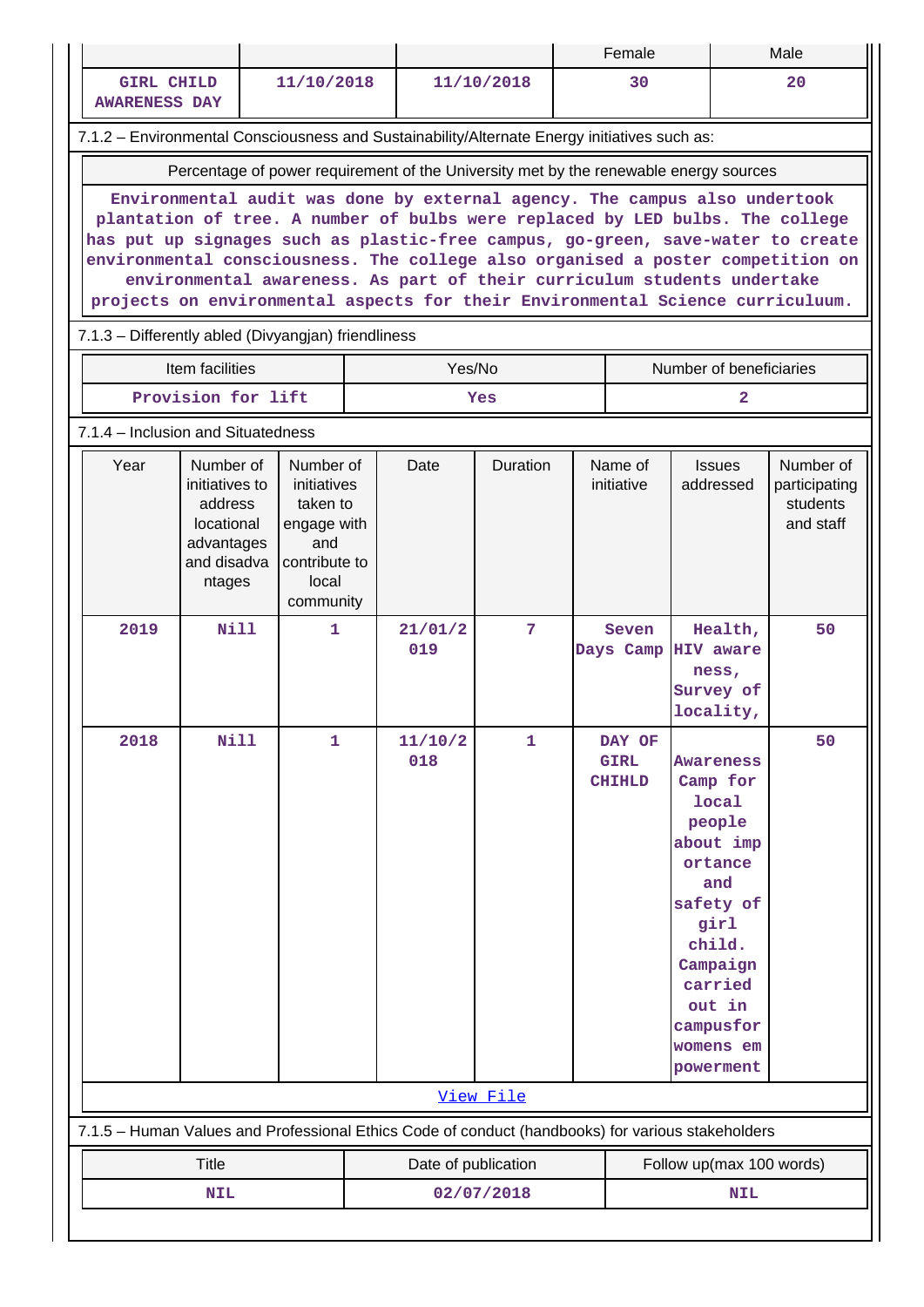| 7.1.6 – Activities conducted for promotion of universal Values and Ethics |  |
|---------------------------------------------------------------------------|--|
|---------------------------------------------------------------------------|--|

| Activity                                  | Duration From | Duration To | Number of participants |
|-------------------------------------------|---------------|-------------|------------------------|
| <b>GIRL CHILD</b><br><b>AWARENESS DAY</b> | 11/10/2018    | 11/10/2018  | 50                     |
|                                           | $- -$         | - - -       |                        |

#### [View File](https://assessmentonline.naac.gov.in/public/Postacc/promotion_activities/2479_promotion_activities_1583765770.xlsx)

7.1.7 – Initiatives taken by the institution to make the campus eco-friendly (at least five)

 **The college constantly strives to create environmental awareness amongst all its stake holders. In doing so it has declared its annexe campus to be a plastic free zone. It is also progressively replacing its existing lights by LED lights and presently there are 47 LED bulbs in use. The college has also organised a poster competition on environment. The college also undertakes cleanliness drive to create environmental consciousness. As part of their curriculum of Environmental Science Course students prepare projects on various issues on environment**

### **7.2 – Best Practices**

#### 7.2.1 – Describe at least two institutional best practices

 **BEST PRACTICES OF OUR INSTITUTION 1. NATIONAL SERVICE SCHEME AND COMMUNITY INVOLVEMENT Syamaprasad College is always striving to achieve an all round development of students and involvement with local community. Our involvement with local community is facilitated by a very strong NSS which is led by an efficient NSS program officer selected from amongst our teachers and a troop of enthusiastic volunteers. Syamaprasad College is one of the 146 Units recognised by Calcutta University which organises various orientation programmes as well as meetings for general students to make them aware about Aims and Objectives of NSS and motivate them to partake in events for the welfare of society. We have an effervescent NSS unit which had been initially established with a rudimentary objective of providing a dais for the interested students to partake in social work during their free time. From this rudimentary objective the NSS members have taken up a responsible program in the local community. The report of the activities of the unit for the academic year 2018-2019 has been a record of accomplishments and triumphs. NSS AIMS AND OBJECTIVE The NSS wing of the college tries to abide by and fulfil the objectives laid down by the NSS which are o Understand the community in which they work. o Understand themselves in relation to their community. o Identify the needs and problems of the community and involve them in problem solving process. o Develop among themselves a sense of social and civic responsibility. o Utilize their knowledge in finding practical solutions to individual and community problems. o Develop competence required for group living and sharing of responsibilities. o Gain skills in mobilizing community participation. o Acquire leadership qualities and democratic attitude. o Develop capacity to meet emergencies and natural disasters o Practice national integration and social harmony. PROGRAM OF NSS Thus NSS with its volunteers and co-operation of enthusiastic teachers have been rendering great community service and involving its volunteers in community outreach services. Ever since its inception in 2013/2014 NSS has been visiting various low income localities and conducting survey along with awareness programs. The awareness program consists of creating awareness regarding health and hygiene, organising health camps, creating HIV awareness, and conducting Yoga camps. Prevention of water wastage is another important aspect of these camps. The organisers also organise sit and draw competition for the children of the locality and it has been observed that children participate with great enthusiasm. Besides awareness of low income locality the NSS also conducts programs on important national days like organising programs on Republic Day and Independence Day. Throughout the year NSS volunteers**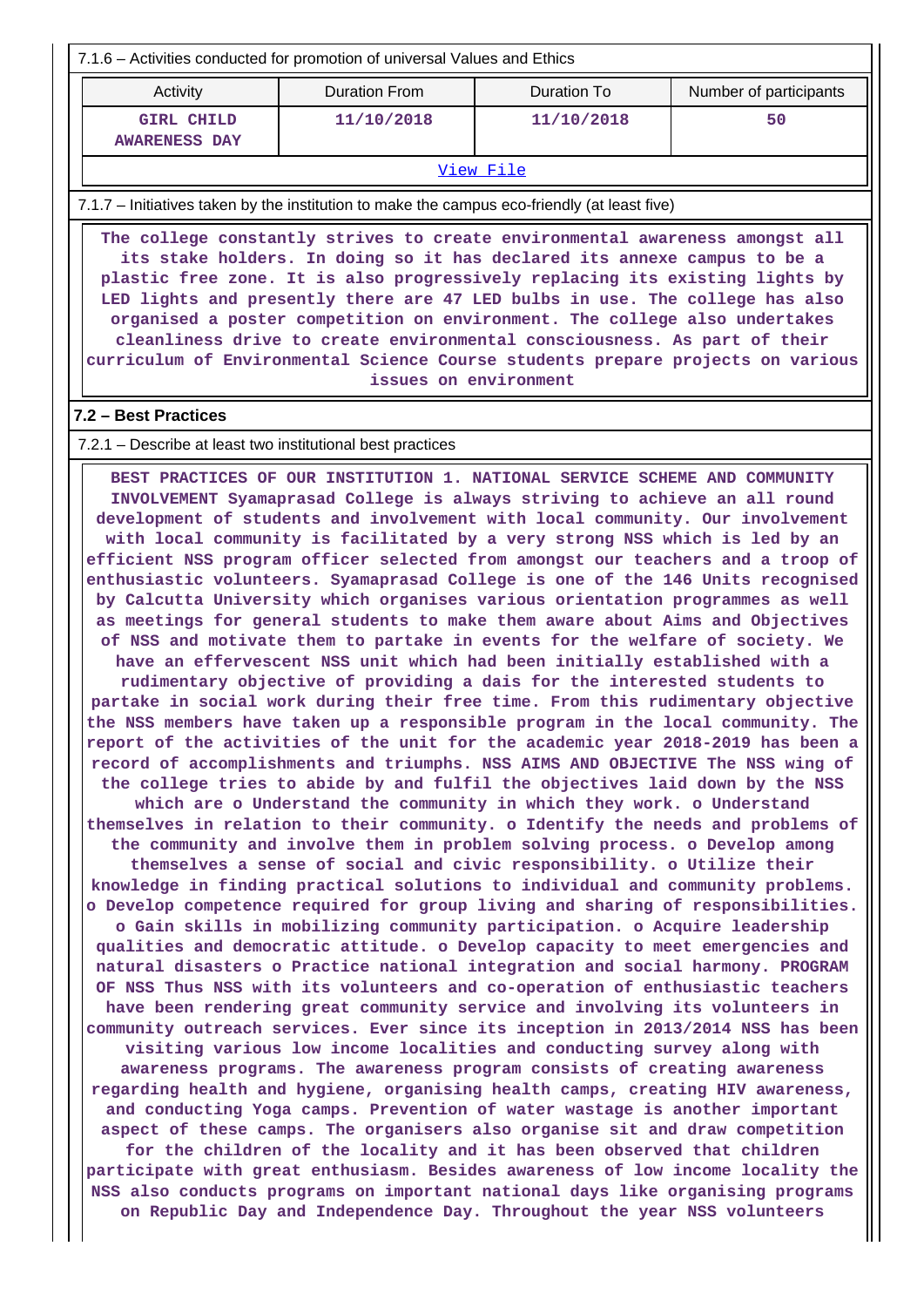**participate in programs of World Yoga Day and World Environment Day. On World Yoga Day NSS volunteers took part in a Yoga camp and performed Yogasana and Pranayam. 2. Green Campus Syammaprasad College takes issue of Environment very seriously. Every year a green audit is done. An environmental cell has been created with teachers who recruit students every year as members of Environment**

**Club. The cell organises environmental awareness program like poster competition and making a plastic free campus. The college also published a peer review e-book on environmental issues. Keeping in mind the saving of trees the college has decided not to publish hard copies of the book. Saraswati Puja is celebrated in the campus by students. This year the theme was plastic free campus and 'go green'. The inter-college fest as well as the Freshers' Welcome organised by the students' body had "GO GREEN' as this year's theme. The college has put up signage on environmental issues such as 'save water' go green, 'save power'. The college intends to undertake planting of medicinal plants this year in pots in the campus as well as start practice of 'plogging'. Future plans of college to raise consciousness on environmental issues will include taking out awareness marches, taking students on environmental walks and working in local community to end use of one time plastic and holding more seminars and talks.**

 Upload details of two best practices successfully implemented by the institution as per NAAC format in your institution website, provide the link

<https://www.syamaprasadcollege.in/institutional-practices-and-policies/>

#### **7.3 – Institutional Distinctiveness**

 7.3.1 – Provide the details of the performance of the institution in one area distinctive to its vision, priority and thrust in not more than 500 words

 **Syamaprasad College, Kolkata has always had as its motto, the pursuit of excellence and an all round development of its students. Keeping this in mind the college has a policy of encouraging students to participate in extracurricular activities such as sporting events and cultural events. The college Students' Union along with the management of the college has a rich tradition of celebrating all cultural events whether religious or national. In keeping with this tradition and practice, the college celebrates Saraswati Puja, Holi, International Mother-tongue Day, hosting Iftar party, celebrating Republic Day and Independence Day. In keeping with the mission of the IQAC of the college of identifying, encouraging and cultivating talent and extra-curricular activities the college has a very strong University level football and cricket team. The college team has won several cups, shields and medals in various sporting events like football, cricket and Kabaddi. Thus students have made to it the University cricket team between 2013 and 2015. They have also been Hockey champions of the Marine Inter College Hockey tournament. They have been runners up in Calcutta University Polo team runners up in 2015. The college in fact excels most in Football. From being runners up in 2016-2017they went onto win the Inter-College university level Football championship. Three of our students have made it to the University football team in the year 2018-2019. One of our students has also played for CAB level cricket. Sporting and Cultural activities are not the only aspects which contribute to an all round development of our students. The college also ensures that students develop into socially conscious and responsible individuals. The students organise a blood donation camp every year in which students, teachers and non-teaching donate blood. They also engage in community development work through NSS and the environmental club.**

Provide the weblink of the institution

<https://www.syamaprasadcollege.in/institutional-practices-and-policies/>